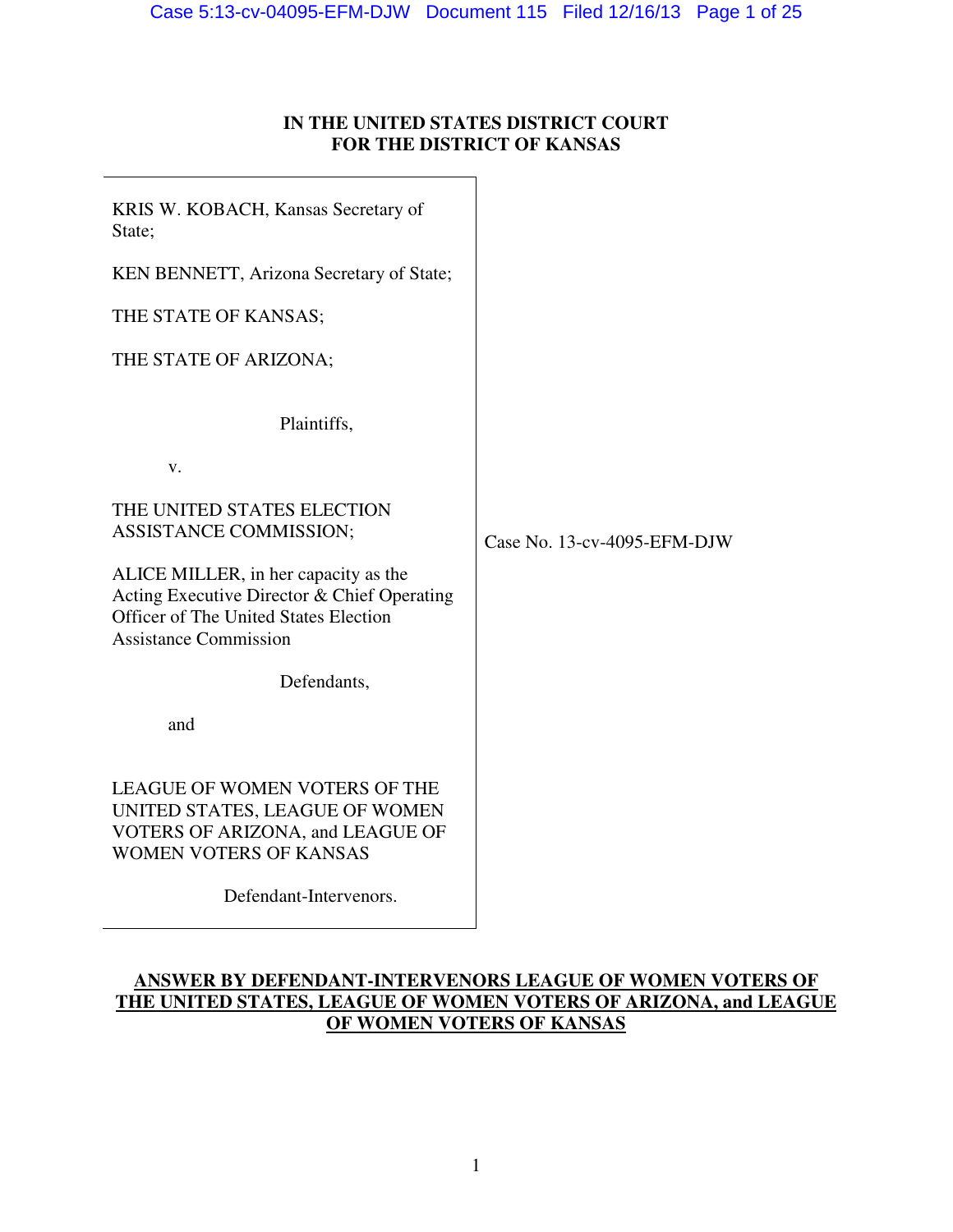League of Women Voters of the United States, League of Women Voters of Arizona, and League of Women Voters of Kansas (collectively, the "League" or "Intervenors") by and through their undersigned counsel, hereby answer the Complaint in the above-styled Action as follows:

# **INTRODUCTION**

1. Deny the allegations contained in paragraph 1 of the Complaint, except admit that the first sentence of paragraph 1 sets forth the nature of this proceeding; admit that the Federal Form requires applicants to state under oath that they are United States citizens and that Kansas and Arizona require certain applicants to submit documentary proof of citizenship; and respectfully refer the Court to the Federal Form; Kansas HB 2067, the "Secure and Fair Elections Act;" Arizona Proposition 200; and A.R.S. § 16-166 for their complete contents. Deny Plaintiffs are entitled to the relief requested.

2. Aver that the first two sentences of paragraph 2 purport to state legal conclusions as to which no response is required. To the extent a response to the first two sentences of paragraph 2 is required, Intervenors deny the allegations contained therein, except respectfully refer the Court to the relevant correspondence between the EAC and Plaintiffs for their complete contents. Admit that the last sentence of paragraph 2 describes the relief Plaintiffs seek in this Action and deny that Plaintiffs are entitled to any such relief.

3. Aver that paragraph 3 of the Complaint purports to state legal conclusions as to which no response is required, except admit that the first sentence of paragraph 3 describes the relief Plaintiffs seek in this action but deny Plaintiffs are entitled to any such relief.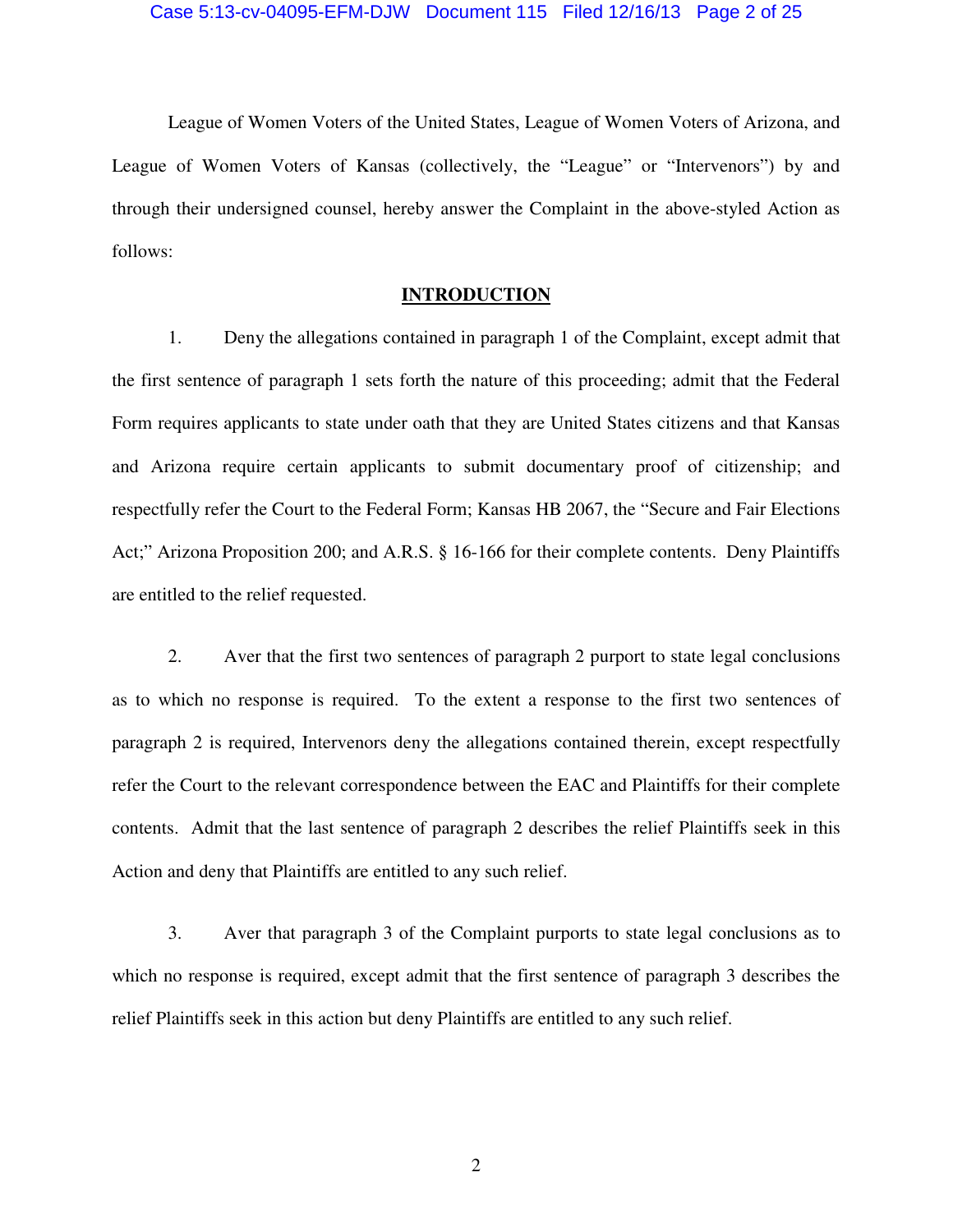#### Case 5:13-cv-04095-EFM-DJW Document 115 Filed 12/16/13 Page 3 of 25

4. Aver that paragraph 4 of the Complaint purports to state legal conclusions as to which no response it required. To the extent a response is required, Intervenors deny the allegations contained in paragraph 4.

5. Aver that paragraph 5 of the Complaint purports to state legal conclusions as to which no response is required, and respectfully refer the Court to the Supreme Court's opinion in *Arizona v. Inter Tribal Council of Ariz., Inc.*, 133 S.Ct. 2247 (2013), for its complete contents.

# **PARTIES**

6. Admit the allegations contained in paragraph 6 of the Complaint.

- 7. Admit the allegations contained in paragraph 7 of the Complaint.
- 8. Admit the allegations contained in paragraph 8 of the Complaint.
- 9. Admit the allegations contained in paragraph 8 of the Complaint.

10. Aver that paragraph 10 of the Complaint purports to state legal conclusions as to which no response is required. To the extent a response is required, Intervenors admit that the United States Election Assistance Commission ("EAC") is the administrative agency to which the U.S. Congress has delegated the responsibility for establishing rules and regulations regarding the Federal Form consistent with federal law, admit that the Federal Form must be developed in accordance with federal law, 42 U.S.C. § 1973gg-7, and specifically deny that the EAC has an "ongoing responsibility to develop" the Federal Form.

11. Admit the allegations contained in paragraph 11 of the Complaint.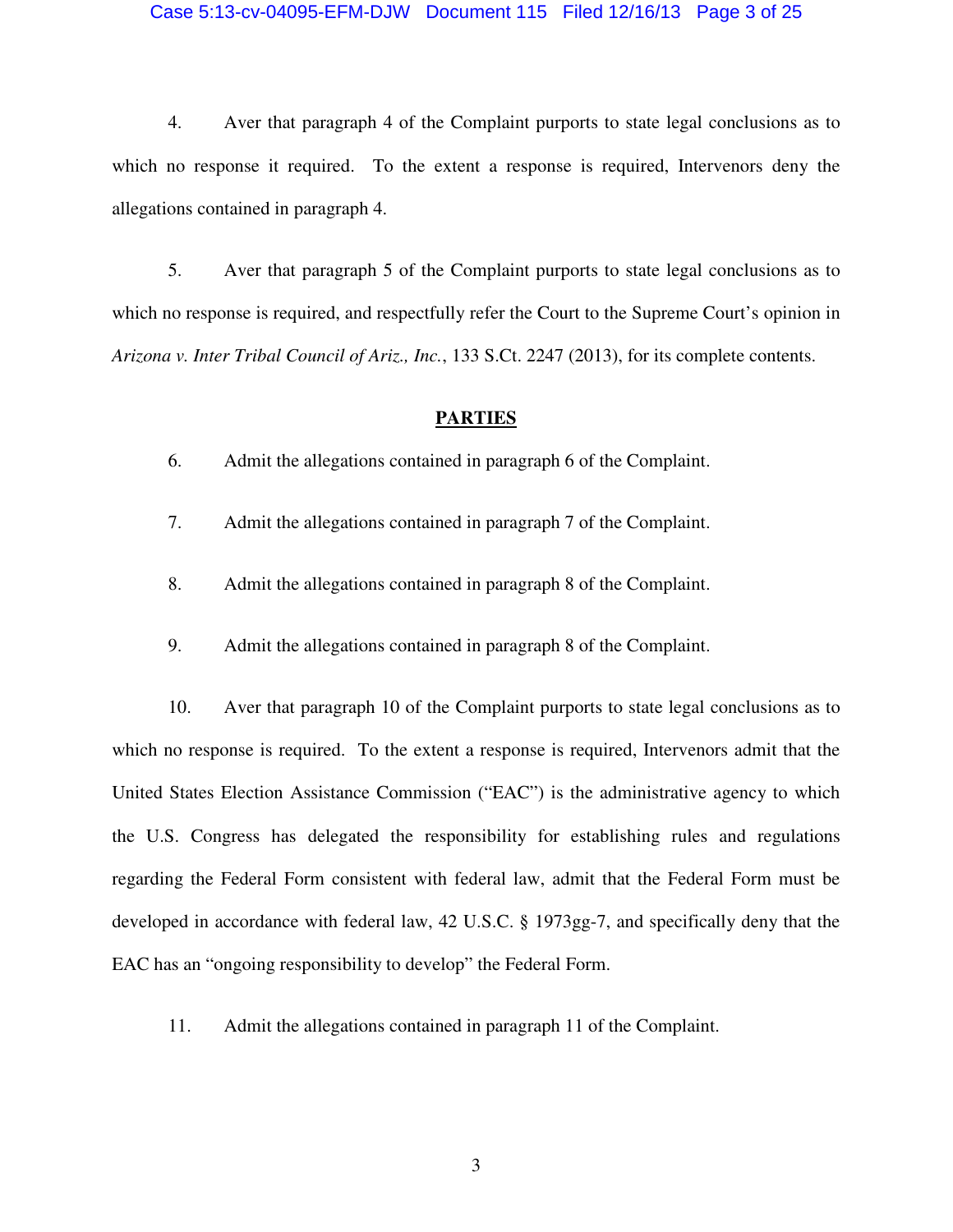### **JURISDICTION AND VENUE**

12. Aver that the allegations contained in paragraph 12 of the Complaint purport to state legal conclusions as to which no response is required, except admit that paragraph 12 sets forth the nature of this proceeding and deny that Plaintiffs are entitled to any relief in this Action.

13. Aver that the allegations contained in paragraph 13 of the Complaint purport to state legal conclusions as to which no response is required, except deny that Plaintiffs are entitled to any relief in this Action.

14. Aver that the allegations contained in paragraph 14 of the Complaint purport to state legal conclusions as to which no response is required, except admit that Defendant Alice Miller is an officer or employee of the United States acting in her official capacity, that Defendant EAC is an agency of the United States, that Plaintiff Secretary Kobach and the State of Kansas are located in this judicial district, and that no real property is involved in this action.

### **FACTUAL BACKGROUND**

15. Admit that in 1993, the NVRA was passed by Congress and signed into law by the President as alleged in paragraph 15 of the Complaint, and further admit that some provisions of the NVRA were once administered by the Federal Election Commission, and respectfully refer the Court to the text of the NVRA for its complete contents.

16. Admit the allegations contained in paragraph 16 of the Complaint, and respectfully refer the Court to the text of the NVRA and HAVA for their complete contents.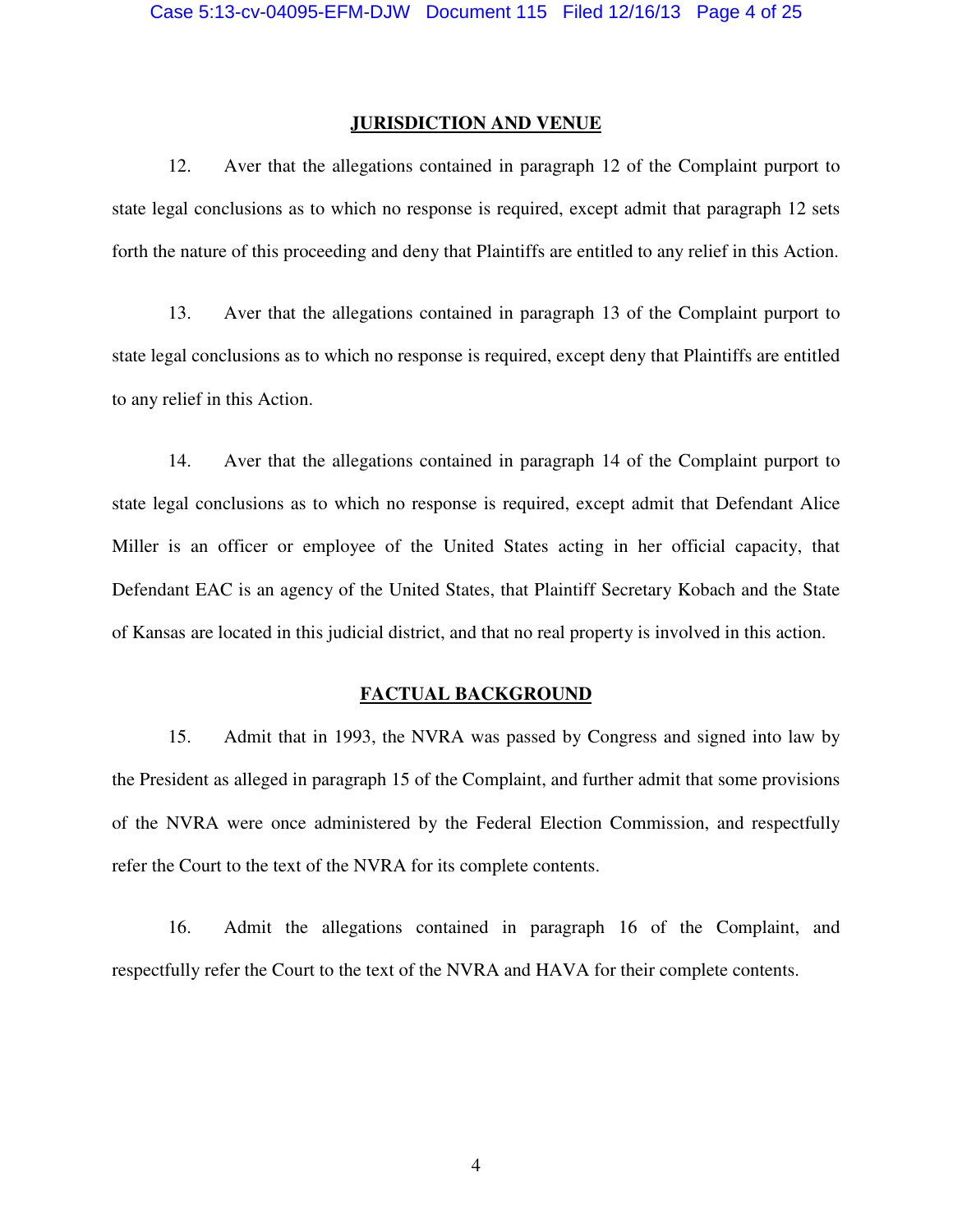#### Case 5:13-cv-04095-EFM-DJW Document 115 Filed 12/16/13 Page 5 of 25

17. Aver that the allegations contained in paragraph 17 of the Complaint purport to state legal conclusions as to which no response is required, and respectfully refer the Court to the text of the HAVA for its complete contents.

18. Aver that the allegations contained in paragraph 18 of the Complaint purport to state legal conclusions as to which no response is required, and respectfully refer the Court to the text of the NVRA for its complete contents.

19. Aver that the allegations contained in paragraph 19 of the Complaint purport to state legal conclusions as to which no response is required, and respectfully refer the Court to the text of the NVRA for its complete contents.

20. Admit the allegations contained in paragraph 20 of the Complaint, except deny knowledge or information sufficient to form a belief as to when Plaintiffs accessed that document.

21. Aver that the allegations contained in paragraph 21 of the Complaint purport to state legal conclusions as to which no response is required, and respectfully refer the Court to the text of the NVRA for its complete contents.

22. Aver that the allegations contained in paragraph 22 of the Complaint purport to state legal conclusions as to which no response is required, and respectfully refer the Court to the text of the NVRA and the Supreme Court's opinion in *Arizona v. Inter Tribal Council of Ariz., Inc.*, 133 S.Ct. 2247 (2013), for their complete contents.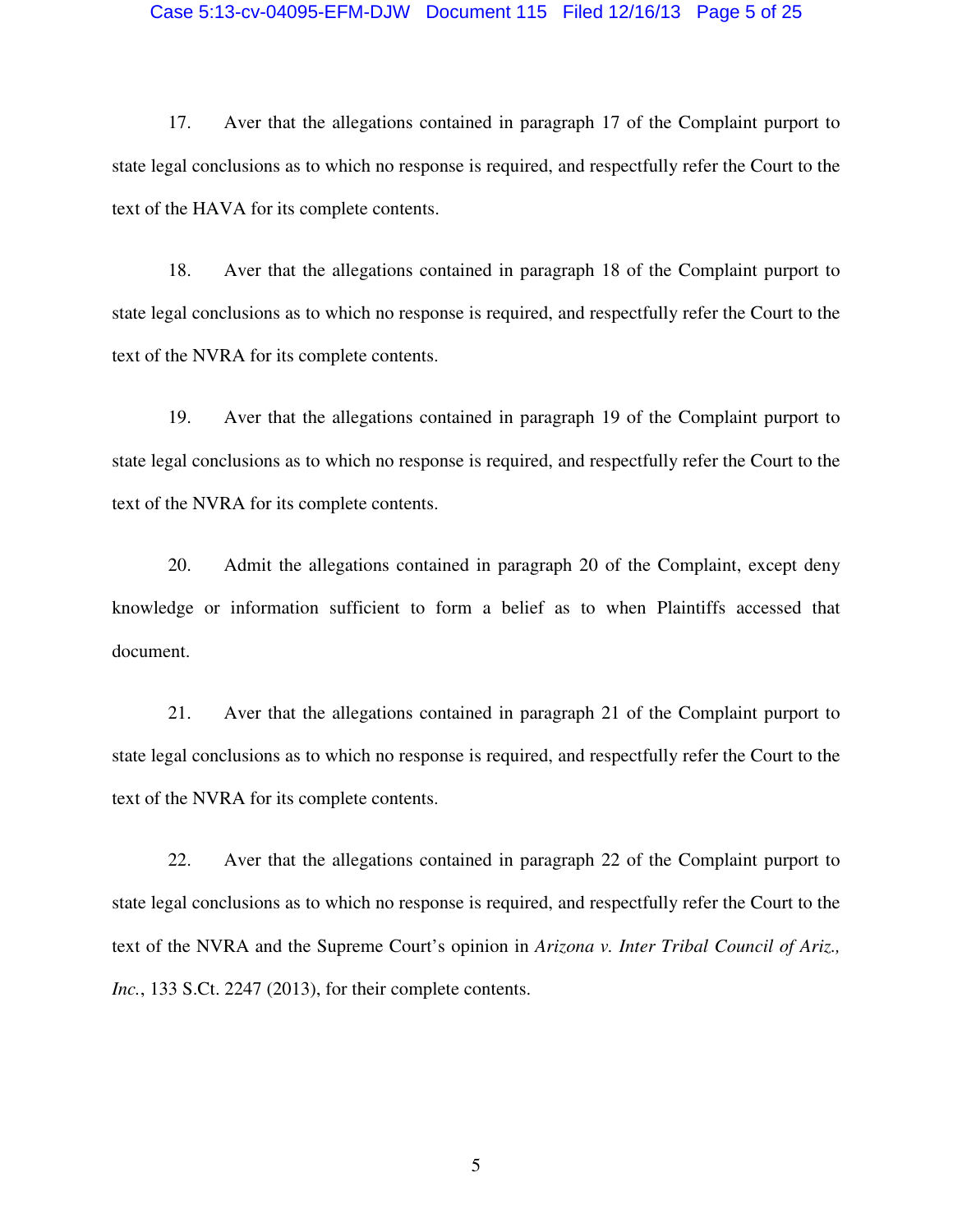#### Case 5:13-cv-04095-EFM-DJW Document 115 Filed 12/16/13 Page 6 of 25

23. Aver that the allegations contained in paragraph 23 of the Complaint purport to state legal conclusions as to which no response is required, and respectfully refer the Court to the referenced statutory provisions for their complete contents.

24. Aver that the allegations contained in paragraph 24 of the Complaint purport to state legal conclusions as to which no response is required. To the extent a response to paragraph 15 is required, Intervenors admit the EAC from time to time has maintained the positions of Executive Director and General Counsel, each of which has been appointed by the Commission, and respectfully refer the Court to the referenced statutory provisions for their complete contents.

25. Admit that the EAC from time to time has maintained the position of Chief Operating Officer as alleged in paragraph 25 of the Complaint, but deny knowledge or information sufficient to form a belief as to whom the Chief Operating Officer reported during such times.

26. Admit that the EAC from time to time has maintained a Division of Research, Programs and Policy (the "RPP") as alleged in paragraph 26 of the Complaint, but deny knowledge or information sufficient to form a belief as to whom the RPP reported during such times.

27. Aver that the allegations contained in paragraph 27 of the Complaint purport to state legal conclusions as to which no response is required. To the extent a response is required, Intervenors admit that the EAC has lacked a quorum of commissioners since December 2010, and deny knowledge or information sufficient to form a belief as to the truth of the remaining allegations contained in paragraph 27.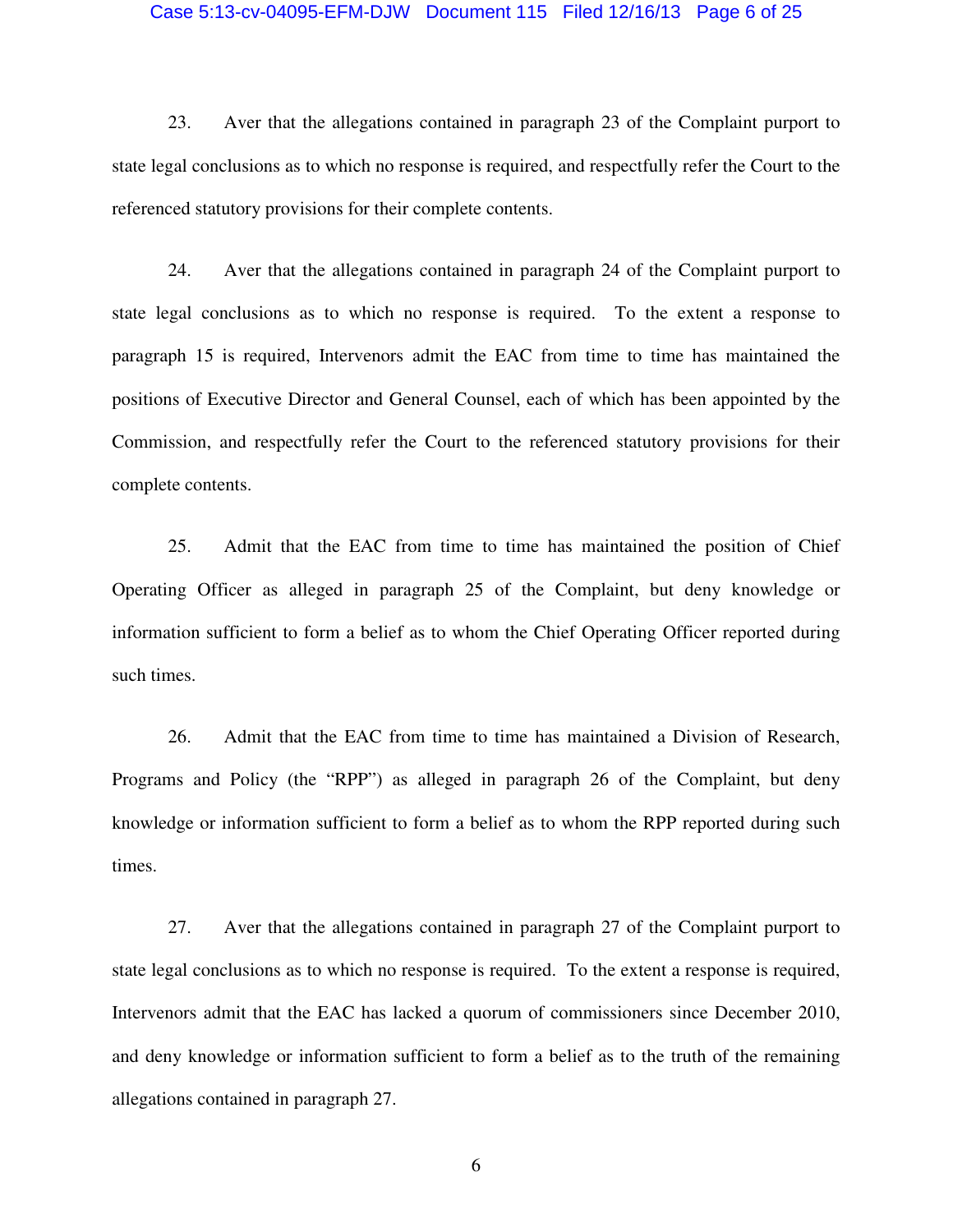#### Case 5:13-cv-04095-EFM-DJW Document 115 Filed 12/16/13 Page 7 of 25

28. Admit the allegations of paragraph 28 and further aver that, in 2011, the President nominated three individuals to serve on the EAC. The three nominees appeared before the U.S. Senate Committee on Rules & Administration on June 29, 2011, at which point Senator Lamar Alexander, the Ranking Member of the Committee, announced his intention to place a hold on the nominees due to his opposition to the existence of the EAC, thus preventing consideration of the nominees. *See Hearing on Nomination of Gineen Bresso, Thomas Hicks, and Myrna Perez to be Members of the Election Assistance Commission: Hearing Before the U.S. Senate Comm. on Rules and Administration*, 112th Cong. 3 (2011) (statement of Lamar Alexander, Ranking Member, Comm. On Rules & Administration).

29. Aver that the allegations contained in paragraph 29 of the Complaint purport to state legal conclusions as to which no response is required. To the extent a response is required, Intervenors admit that the EAC has lacked a quorum of commissioners since December 2010, deny knowledge or information sufficient to form a belief as to the truth of the remaining allegations contained in paragraph 29, and respectfully refer the Court to the Wilkey Memorandum for its complete contents.

30. Aver that the allegations contained in paragraph 30 of the Complaint purport to state legal conclusions as to which no response is required. To the extent a response is required, Intervenors admit that the EAC has lacked a quorum of commissioners since December 2010, deny knowledge or information sufficient to form a belief as to the truth of the remaining allegations contained in paragraph 30, and respectfully refer the Court to the Wilkey Memorandum for its complete contents.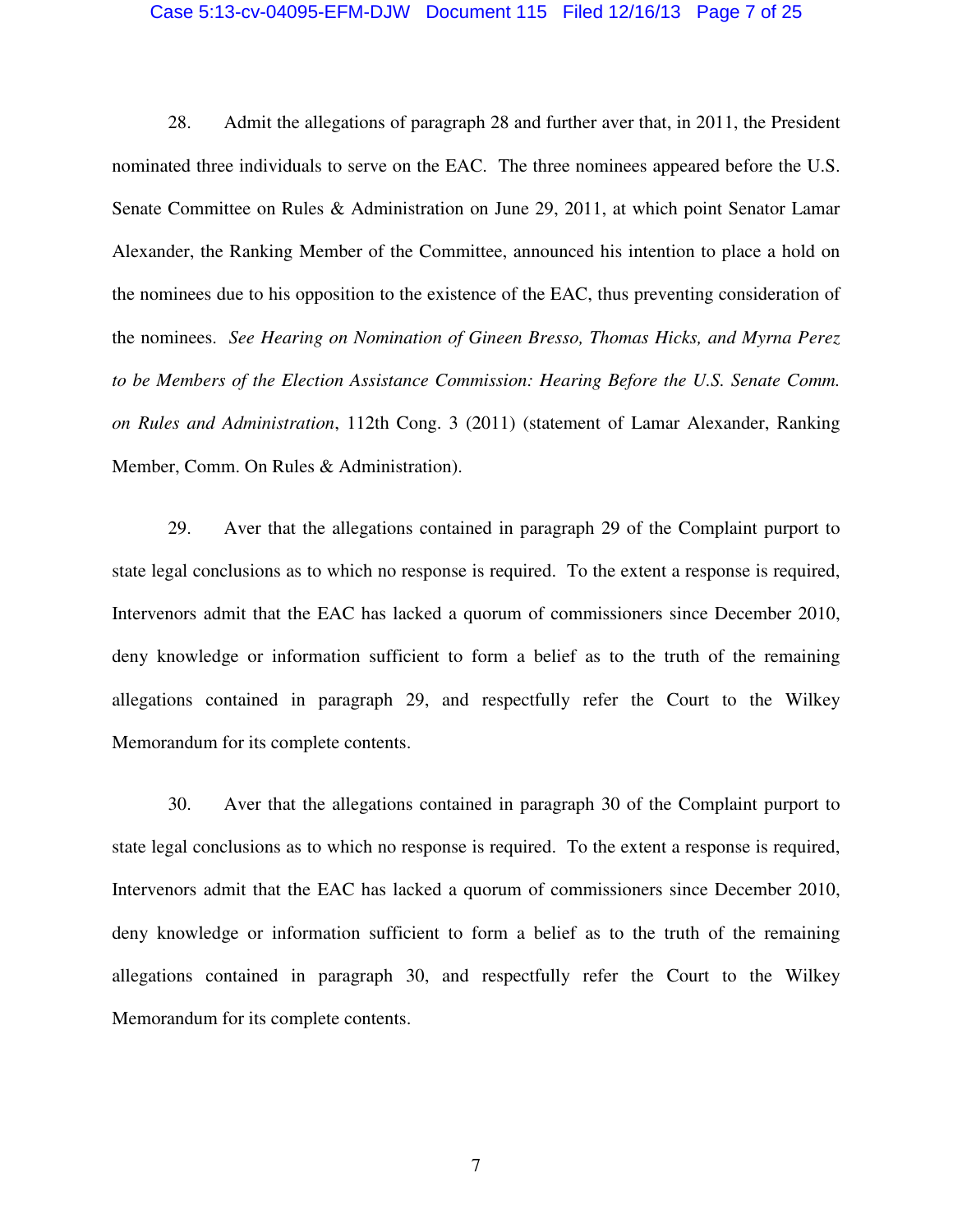#### Case 5:13-cv-04095-EFM-DJW Document 115 Filed 12/16/13 Page 8 of 25

31. Aver that the allegations contained in paragraph 31 of the Complaint purport to state legal conclusions as to which no response is required. To the extent a response is required, Intervenors admit that the EAC has lacked a quorum of commissioners since December 2010, deny knowledge or information sufficient to form a belief as to the truth of the remaining allegations contained in paragraph 31, except deny, based on information and belief, that the EAC or the RPP have approved any requests similar to those made by Plaintiffs, and respectfully refer the Court to the Wilkey Memorandum and the terms of any such approved requests for their complete contents.

32. Aver that the allegations contained in paragraph 32 of the Complaint purport to state legal conclusions as to which no response is required. To the extent a response is required, Intervenors deny the allegations contained in paragraph 32, except admit that the EAC has lacked a quorum of commissioners since December 2010, and that EAC Commissioners and staff have conducted certain business and duties of the EAC since that time.

# **KANSAS**

33. Aver that paragraph 33 of the Complaint purports to state legal conclusions as to which no response is required, and respectfully refer the Court to Kans. Const. art. V, § 1, for its complete contents.

34. Aver that paragraph 34 of the Complaint purports to state legal conclusions as to which no response is required, and respectfully refer the Court to Kans. Const. art.  $V$ ,  $\S$  4, for its complete contents.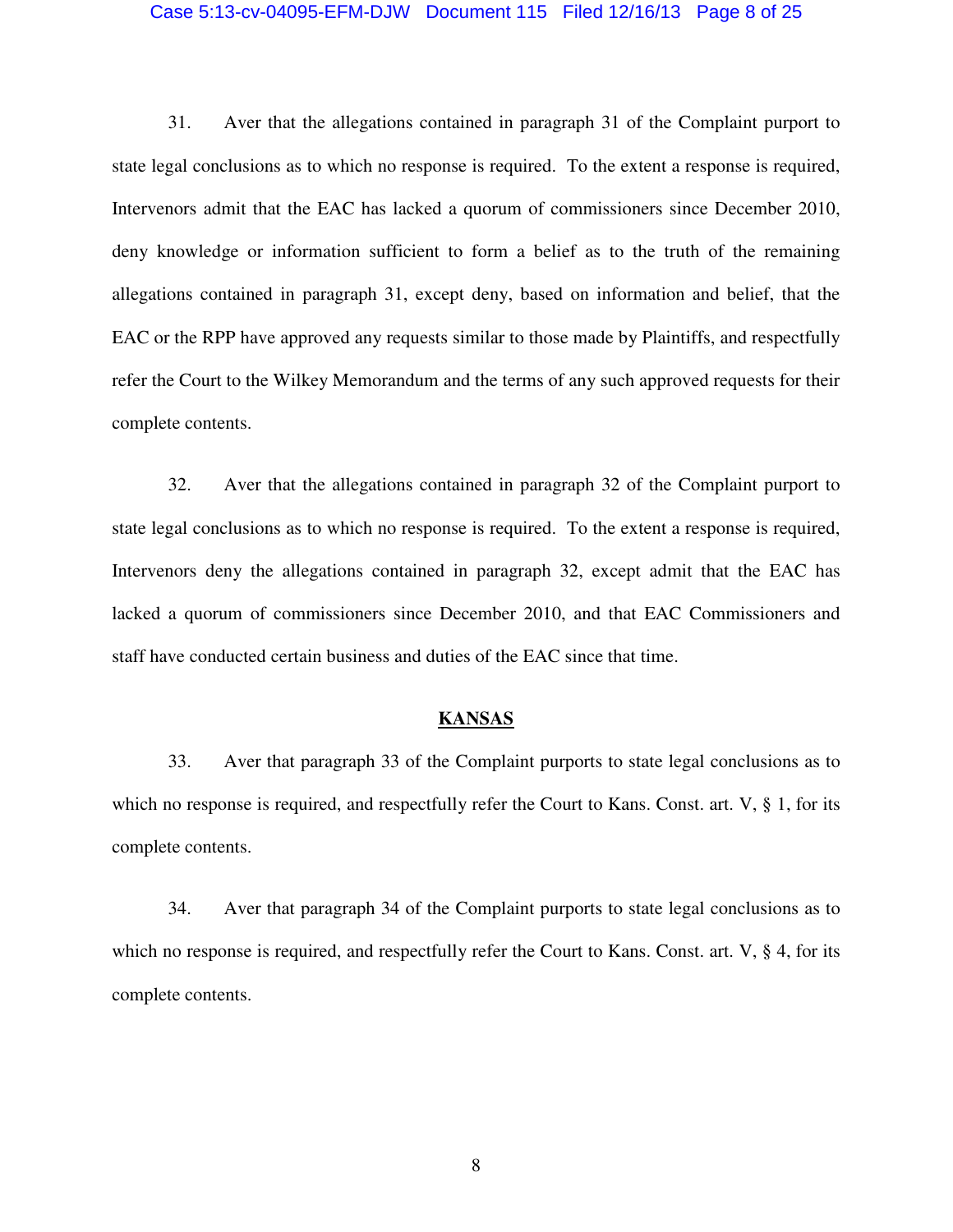#### Case 5:13-cv-04095-EFM-DJW Document 115 Filed 12/16/13 Page 9 of 25

35. Aver that paragraph 35 of the Complaint purports to state legal conclusions as to which no response is required, and respectfully refer the Court to the text of Section 7(a) of 1996 Kan. Sess. Laws Ch. 187, codified as K.S.A. 1996 Supp. 25-2309(a), for its complete contents.

36. Deny knowledge or information sufficient to form a belief as to the truth of the allegations contained in paragraph 36 of the Complaint.

37. Aver that paragraph 37 of the Complaint purports to state legal conclusions as to which no response is required, and respectfully refer the Court to the text of HB 2067 for its complete contents.

38. Aver that paragraph 38 of the Complaint purports to state legal conclusions as to which no response is required, and respectfully refer the Court to the text of HB 2067 for its complete contents.

39. Aver that paragraph 39 of the Complaint purports to state legal conclusions as to which no response is required, and respectfully refer the Court to the text of HB 2067 for its complete contents.

40. Aver that paragraph 40 of the Complaint purports to state legal conclusions as to which no response is required, respectfully refer the Court to the text of HB 2067 for its complete contents, and deny that the documentary proof of citizenship provision of HB 2067 is necessary to enable State election official to assess the eligibility of voter registration applicants.

41. Aver that paragraph 41 of the Complaint purports to state legal conclusions as to which no response is required, and respectfully refer the Court to the text of HB 2067 for its complete contents.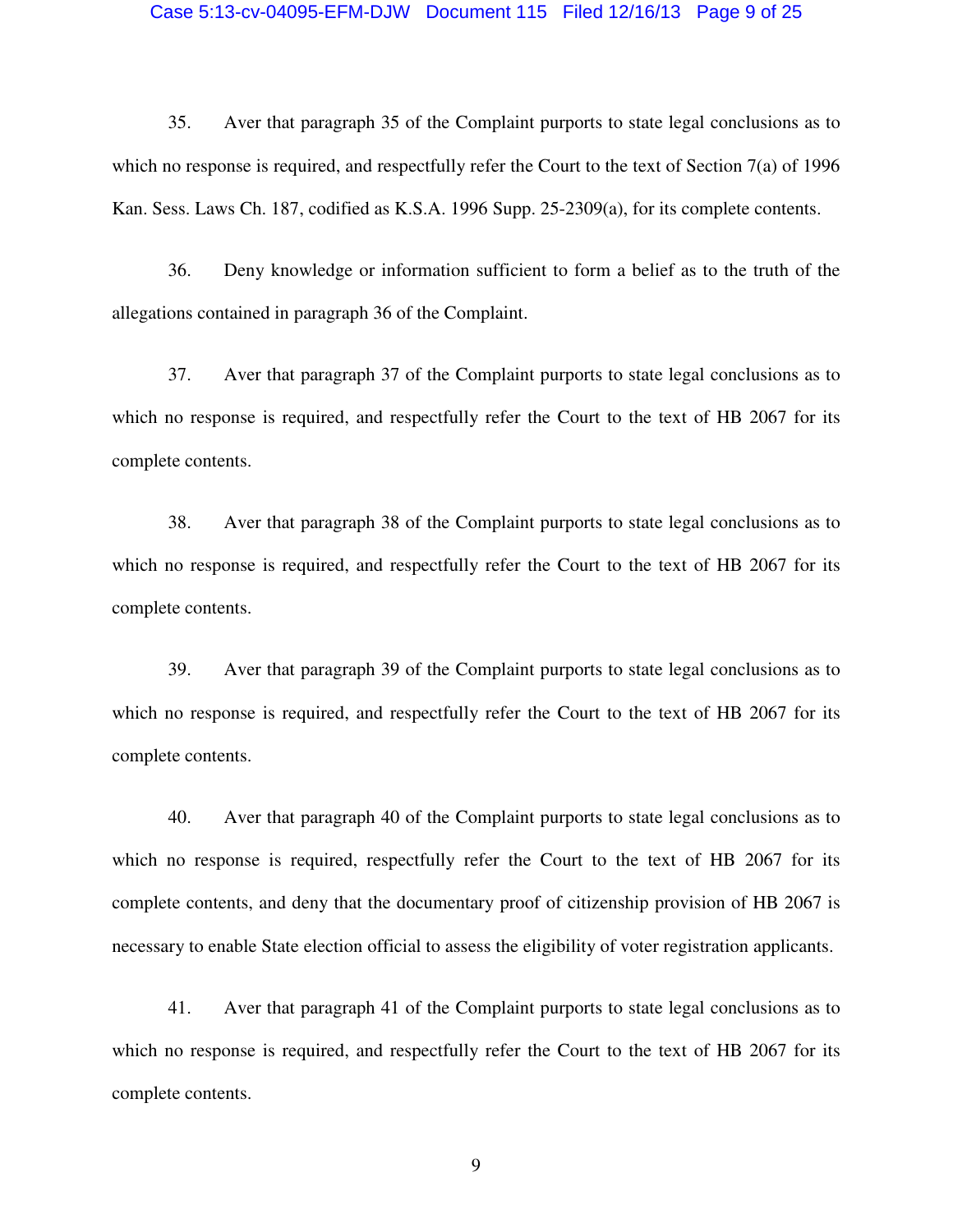#### Case 5:13-cv-04095-EFM-DJW Document 115 Filed 12/16/13 Page 10 of 25

42. Aver that paragraph 42 of the Complaint purports to state legal conclusions as to which no response is required, and respectfully refer the Court to the text of HB 2067 for its complete contents.

43. Deny knowledge or information sufficient to form a belief as to the truth of the allegations contained in paragraph 43 of the Complaint, and respectfully refer the Court to the August 9, 2012 letter for its complete contents.

44. Deny knowledge or information sufficient to form a belief as to the truth of the allegations contained in paragraph 44 of the Complaint, and respectfully refer the Court to the August 9, 2012 letter for its complete contents.

45. Deny knowledge or information sufficient to form a belief as to the truth of the allegations contained in paragraph 45 of the Complaint, and respectfully refer the Court to the August 9, 2012 letter for its complete contents.

46. Deny knowledge or information sufficient to form a belief as to the truth of the allegations contained in paragraph 46 of the Complaint, and respectfully refer the Court to the August 9, 2012 letter for its complete contents.

47. Deny knowledge or information sufficient to form a belief as to the truth of the allegations contained in paragraph 47 of the Complaint, and respectfully refer the Court to the October 11, 2012 letter for its complete contents.

48. Deny knowledge or information sufficient to form a belief as to the truth of the allegations contained in paragraph 48 of the Complaint, and respectfully refer the Court to the October 11, 2012 letter for its complete contents.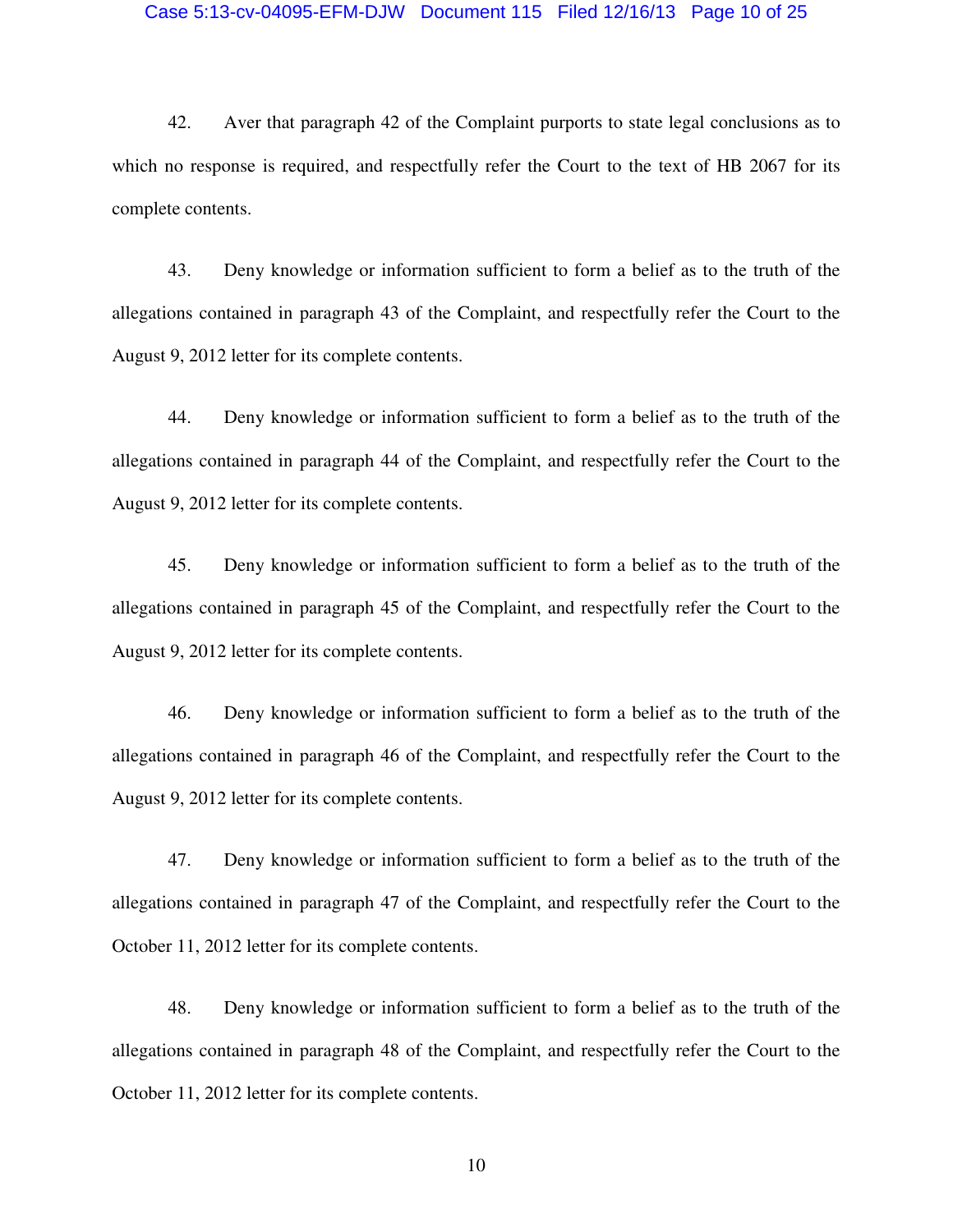#### Case 5:13-cv-04095-EFM-DJW Document 115 Filed 12/16/13 Page 11 of 25

49. Deny knowledge or information sufficient to form a belief as to the truth of the allegations contained in paragraph 49 of the Complaint, and respectfully refer the Court to the June 18, 2013 letter for its complete contents.

50. Deny knowledge or information sufficient to form a belief as to the truth of the allegations contained in paragraph 50, and respectfully refer the Court to the July 31, 2013 letter for its complete contents.

51. Deny knowledge or information sufficient to form a belief as to the truth of the allegations contained in paragraph 51, and respectfully refer the Court to the July 31, 2013 letter for its complete contents.

52. Deny knowledge or information sufficient to form a belief as to the truth of the allegations contained in paragraph 52 of the Complaint, and respectfully refer the Court to the July 31, 2013 letter for its complete contents.

53. Deny knowledge or information sufficient to form a belief as to the truth of the allegations contained in paragraph 53 of the Complaint, and respectfully refer the Court to the August 2, 2013 letter for its complete contents.

54. Deny knowledge or information sufficient to form a belief as to the truth of the allegations contained in paragraph 54 of the Complaint, and respectfully refer the Court to the August 2, 2013 letter for its complete contents.

55. Deny knowledge or information sufficient to form a belief as to the truth of the allegations contained in paragraph 55 of the Complaint, and respectfully refer the Court to the August 6, 2013 letter for its complete contents.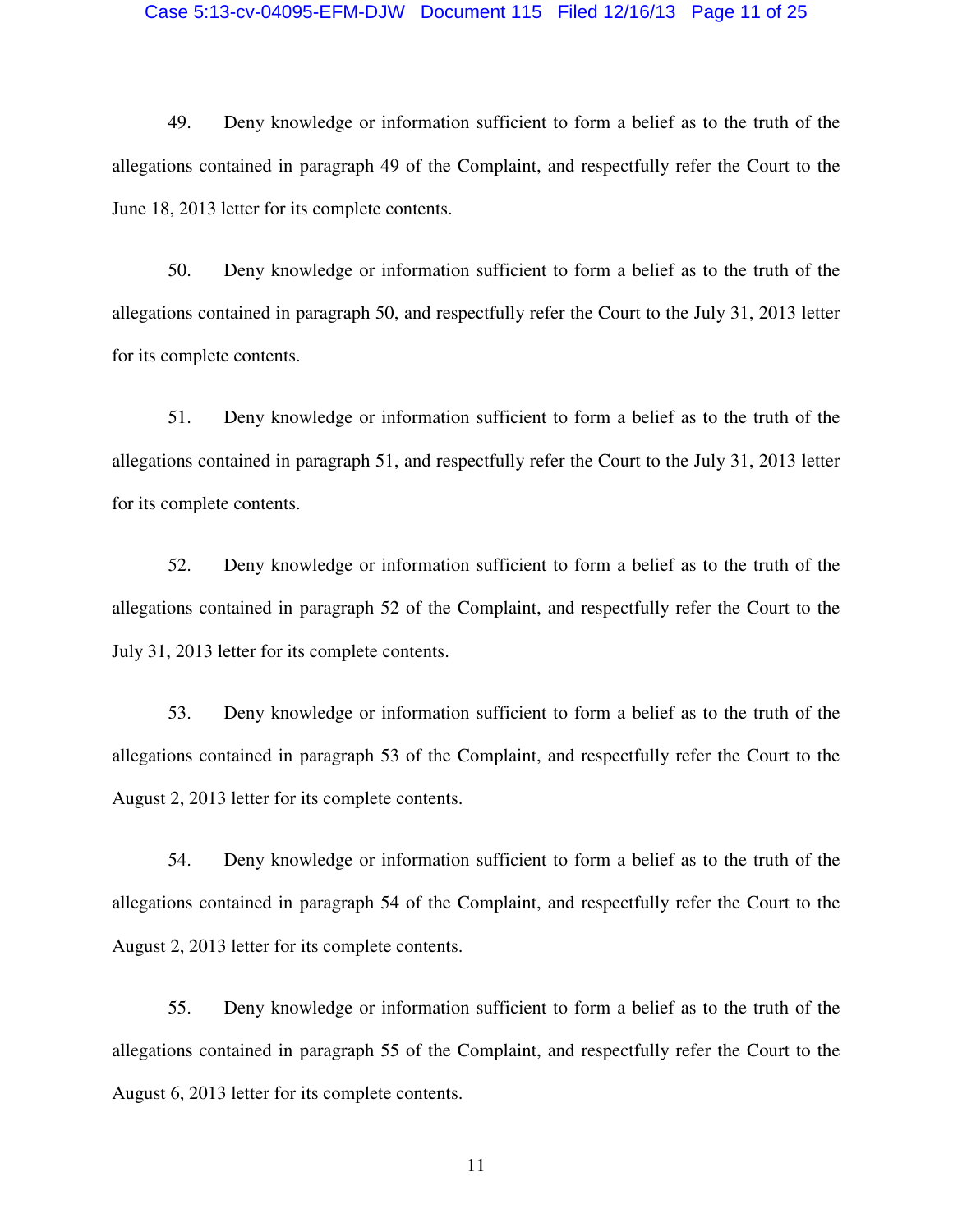#### Case 5:13-cv-04095-EFM-DJW Document 115 Filed 12/16/13 Page 12 of 25

56. Deny knowledge or information sufficient to form a belief as to the truth of the allegations contained in paragraph 56 of the Complaint, and respectfully refer the Court to the August 6, 2013 letter for its complete contents.

57. Aver that paragraph 57 of the Complaint purports to state legal conclusions as to which no response is required.

## **ARIZONA**

58. Aver that paragraph 58 of the Complaint purports to state legal conclusions as to which no response is required, and respectfully refer the Court to Ariz. Const. art. VII, § 2 and A.R.S. § 16-101(A)(1) for their complete contents.

59. Aver that paragraph 59 of the Complaint purports to state legal conclusions as to which no response is required, and respectfully refer the Court to Ariz. Const. art. VII, § 12 for its complete contents.

60. Deny knowledge or information sufficient to form a belief as to the truth of the allegations contained in paragraph 60 of the Complaint.

61. Aver that paragraph 61 of the Complaint purports to state legal conclusions as to which no response is required, and respectfully refer the Court to Proposition 200 and *Purcell v. Gonzalez,* 549 U.S. 1, 127 S. Ct. 5 (2006), for their complete contents.

62. Aver that paragraph 62 of the Complaint purports to state legal conclusions as to which no response is required, and respectfully refer the Court to Proposition 200 and A.R.S. § 16-166 for their complete contents.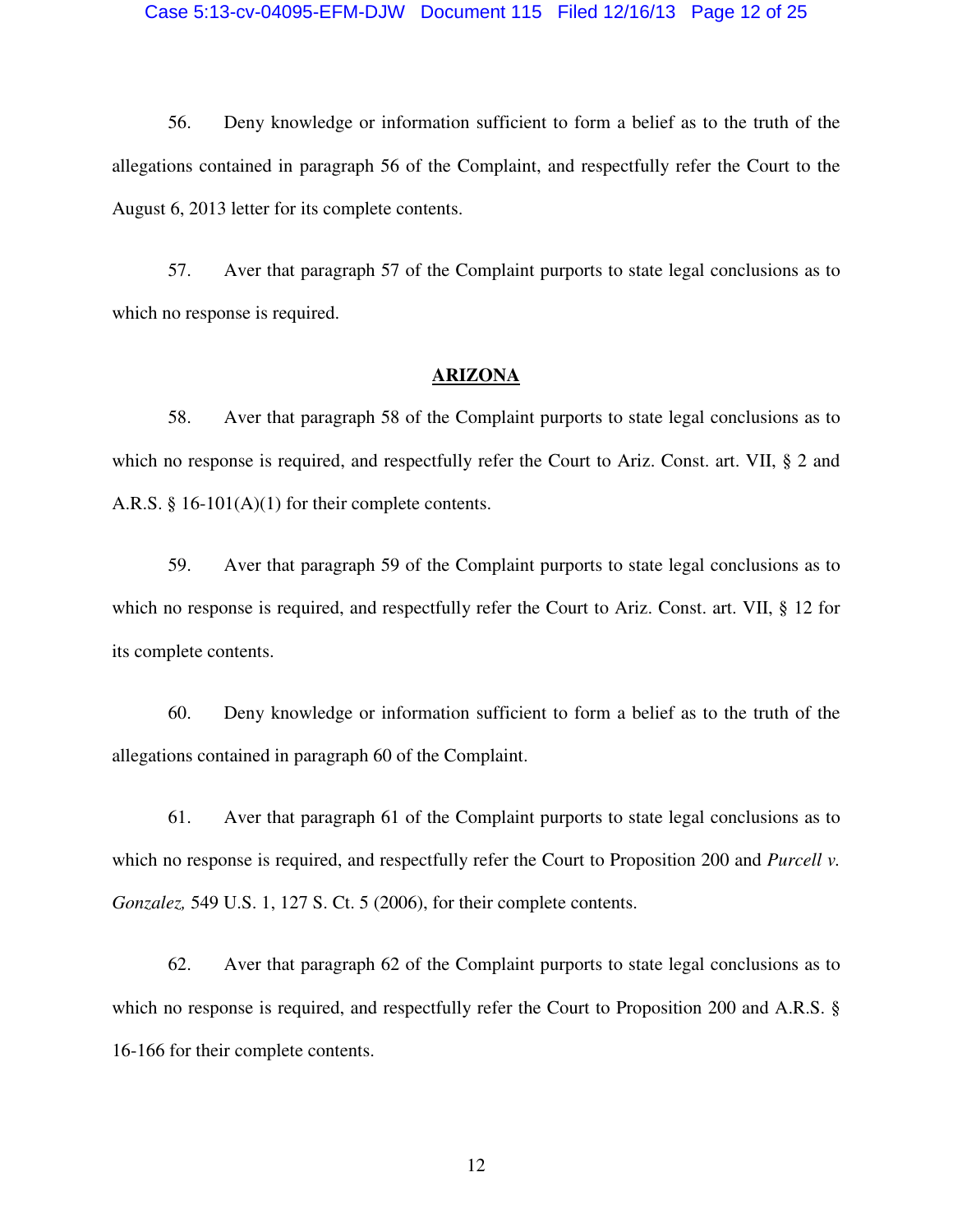#### Case 5:13-cv-04095-EFM-DJW Document 115 Filed 12/16/13 Page 13 of 25

63. Aver that paragraph 63 of the Complaint purports to state legal conclusions as to which no response is required, and respectfully refer the Court to Proposition 200 and A.R.S. § 16-166(F) for their complete contents.

64. Aver that paragraph 64 of the Complaint purports to state legal conclusions as to which no response is required, respectfully refer the Court to Proposition 200 for its complete contents, and deny that the documentary proof of citizenship provision of Proposition 200 is necessary to enable State election official to assess the eligibility of voter registration applicants.

65. Deny knowledge or information sufficient to form a belief as to the truth of the allegations contained in paragraph 65 of the Complaint.

66. Deny the allegations contained in paragraph 66 of the Complaint, except admit that on January 25, 2005, the Department of Justice indicated that it would not object, under Section 5 of the Voting Rights Act, § 1973c, to the proof of citizenship provision of Proposition 200.

67. Deny knowledge or information sufficient to form a belief as to the truth of the allegations contained in paragraph 67 of the Complaint, and respectfully refer the Court to the December 12, 2005 correspondence for its complete contents.

68. Deny knowledge or information sufficient to form a belief as to the truth of the allegations contained in the first, second and fourth sentences of paragraph 68 of the Complaint, deny the allegations contained in the third sentence of paragraph 68, and respectfully refer the Court to the March 6, 2006 letter for its complete contents.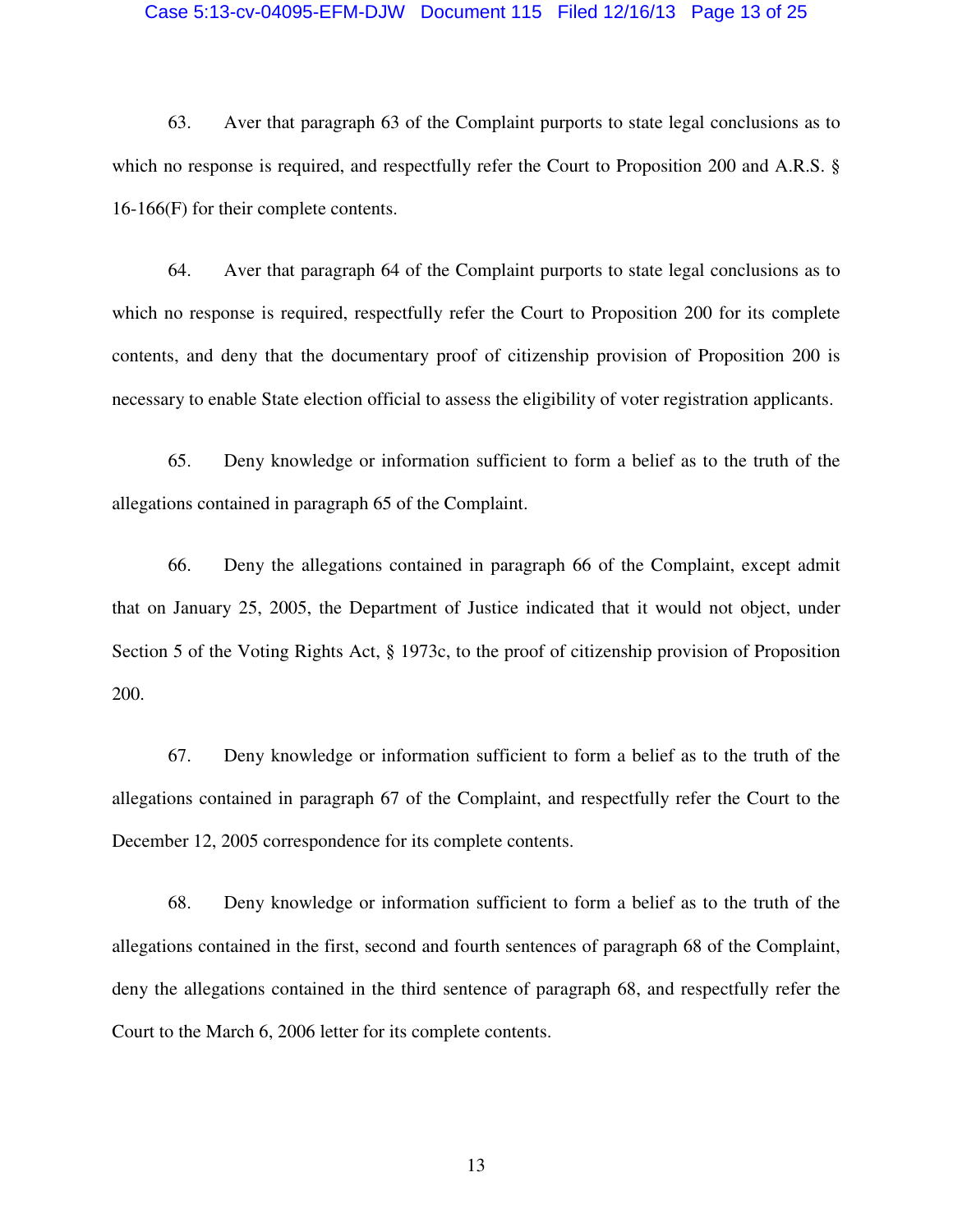#### Case 5:13-cv-04095-EFM-DJW Document 115 Filed 12/16/13 Page 14 of 25

69. Deny knowledge or information sufficient to form a belief as to the truth of the allegations contained in paragraph 69 of the Complaint, and respectfully refer the Court to the March 13, 2006 letter for its complete contents.

70. Aver that paragraph 70 purports to describe the procedural history of publiclyfiled proceedings as to which no response is required. To the extent a response is required, Intervenors deny the allegations contained in paragraph 70 of the Complaint, except admit that that two lawsuits were filed in the United States District Court for the District of Arizona in May 2006 seeking to enjoin the two provisions of Proposition 200 relating to voting, and respectfully refer the Court to the docket in *Gonzalez/ITCA* for the complete procedural history.

71. Aver that the allegations of paragraph 71 of the Complaint purport to quote an excerpt from a judicial decision at an early phase of a lawsuit as to which no response is required, and respectfully refer the Court to the District Court's June 19, 2006 Opinion and Order in *Gonzalez/ITCA* for its complete contents and the subsequent procedural and appellate history of that case, *see Gonzalez v. Arizona*, 624 F.3d 1162, 1186-87 (9th Cir. 2010).

72. Deny knowledge or information sufficient to form a belief as to the truth of the allegations contained in paragraph 72 of the Complaint, and respectfully refer the Court to the June 20, 2006 letter for its complete contents.

73. Deny knowledge or information sufficient to form a belief as to the truth of the allegations contained in paragraph 73 of the Complaint, and respectfully refer the Court to the Tally Vote and the referenced position statements for their complete contents.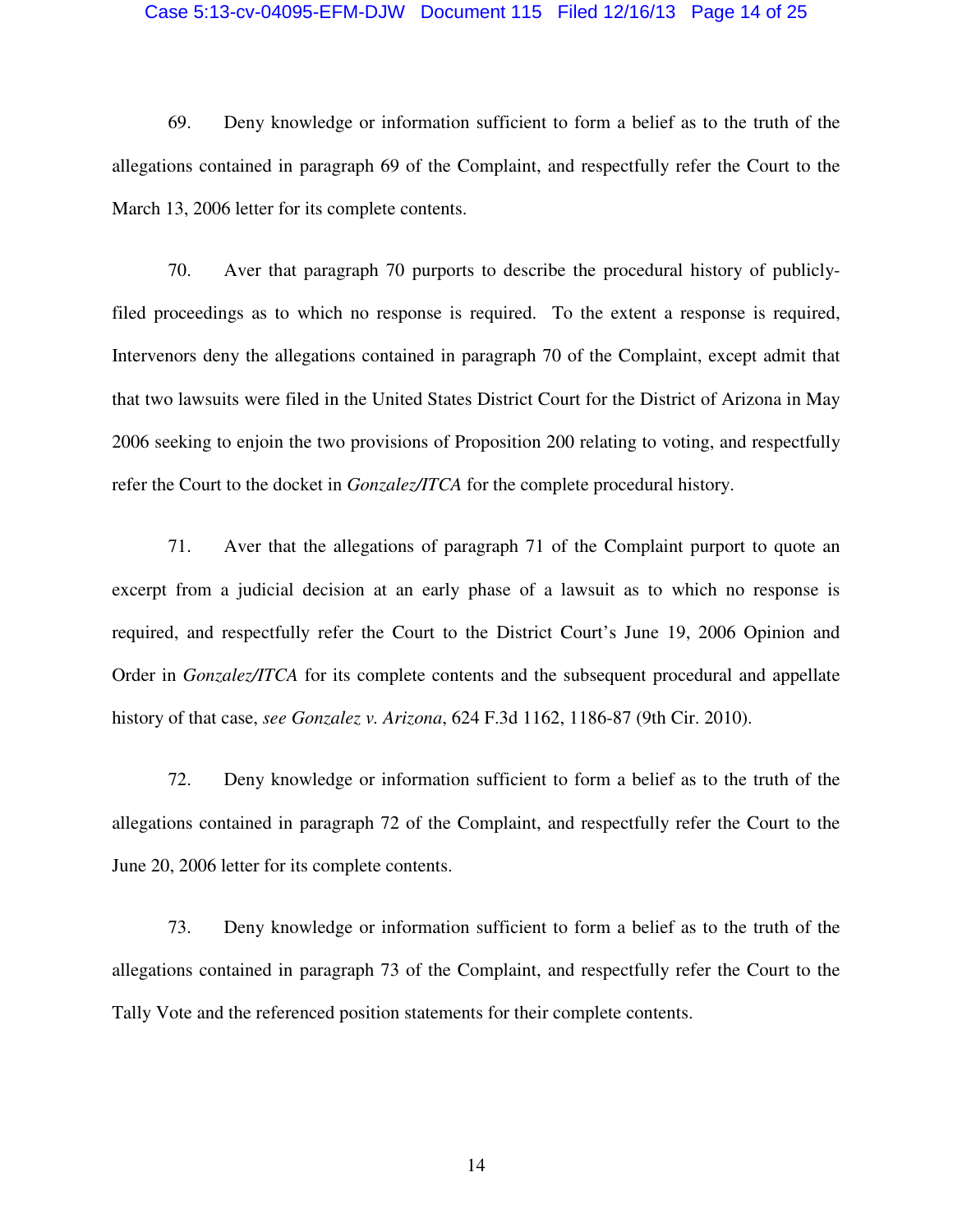#### Case 5:13-cv-04095-EFM-DJW Document 115 Filed 12/16/13 Page 15 of 25

74. Aver that the allegations contained in paragraph 74 of the Complaint purport to describe legal proceedings as to which no response is required, and respectfully refer the Court to the Supreme Court's opinion in *Arizona v. Inter Tribal Council of Ariz., Inc.,* 133 S. Ct. 2247 (2013), for its complete contents.

75. Deny knowledge or information sufficient to form a belief as to the truth of the allegations contained in paragraph 75 of the Complaint, and respectfully refer the Court to the June 19, 2013 letter for its complete contents.

76. Deny knowledge or information sufficient to form a belief as to the truth of the allegations contained in paragraph 76 of the Complaint, and respectfully refer the Court to the July 22, 2013 letter for its complete contents.

77. Deny knowledge or information sufficient to form a belief as to the truth of the allegations contained in paragraph 77 of the Complaint, and respectfully refer the Court to the July 26, 2013 letter for its complete contents.

78. Deny knowledge or information sufficient to form a belief as to the truth of the allegations contained in paragraph 78 of the Complaint, and respectfully refer the Court to the August 13, 2013 letter for its complete contents.

79. Aver that paragraph 79 of the Complaint purports to state legal conclusions as to which no response is required.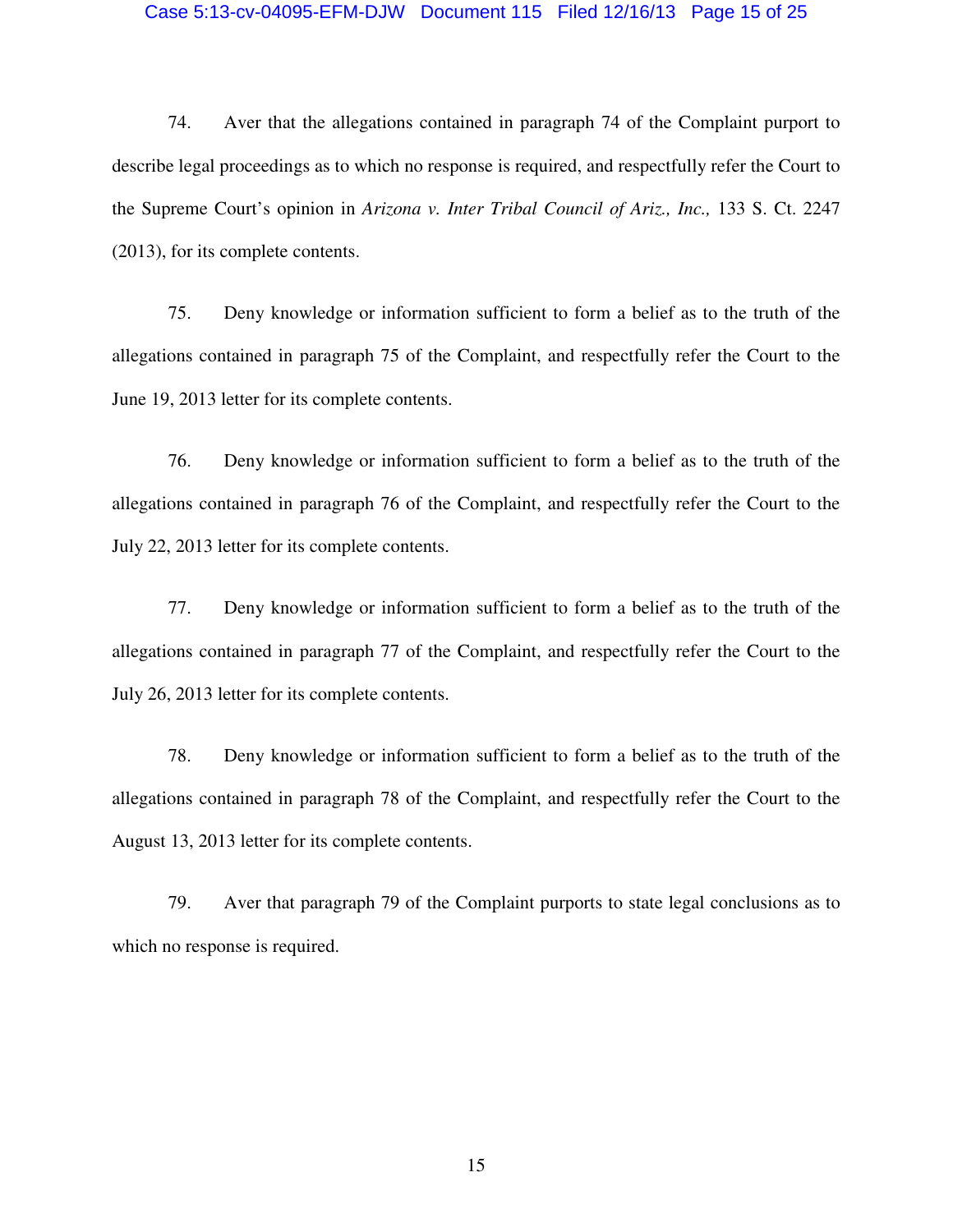### *Causes of Action*

# **Cause I**

80. Repeat and incorporate herein their responses to paragraphs 1-79 of the Complaint as set forth above as if repeated here in their entireties.

81. Aver that paragraph 81 of the Complaint purports to state legal conclusions as to which no response is required, and respectfully refer the Court to U.S. Const., art. I, § 2, cl. 1; U.S. Const. amend. X and XVII; the Supreme Court's opinion in *Arizona v. Inter Tribal Council of Ariz., Inc.,* 133 S. Ct. 2247 (2013); and the NVRA for their complete contents.

82. Deny the allegations contained in paragraph 82 of the Complaint, and, with respect to the allegations regarding statements allegedly made by Justice Scalia, respectfully refer the Court to the transcript of the oral argument *Inter Tribal Council* for its complete contents.

83. Aver that paragraph 83 of the Complaint purports to state legal conclusions as to which no response is required, and respectfully refer the Court to the NVRA and the Supreme Court's opinion in *Arizona v. Inter Tribal Council of Ariz., Inc.,* 133 S. Ct. 2247 (2013), for their complete contents.

84. Aver that paragraph 84 of the Complaint purports to state legal conclusions as to which no response is required, and respectfully refer the Court to the NVRA and the Supreme Court's opinion in *Arizona v. Inter Tribal Council of Ariz., Inc.,* 133 S. Ct. 2247 (2013), for their complete contents.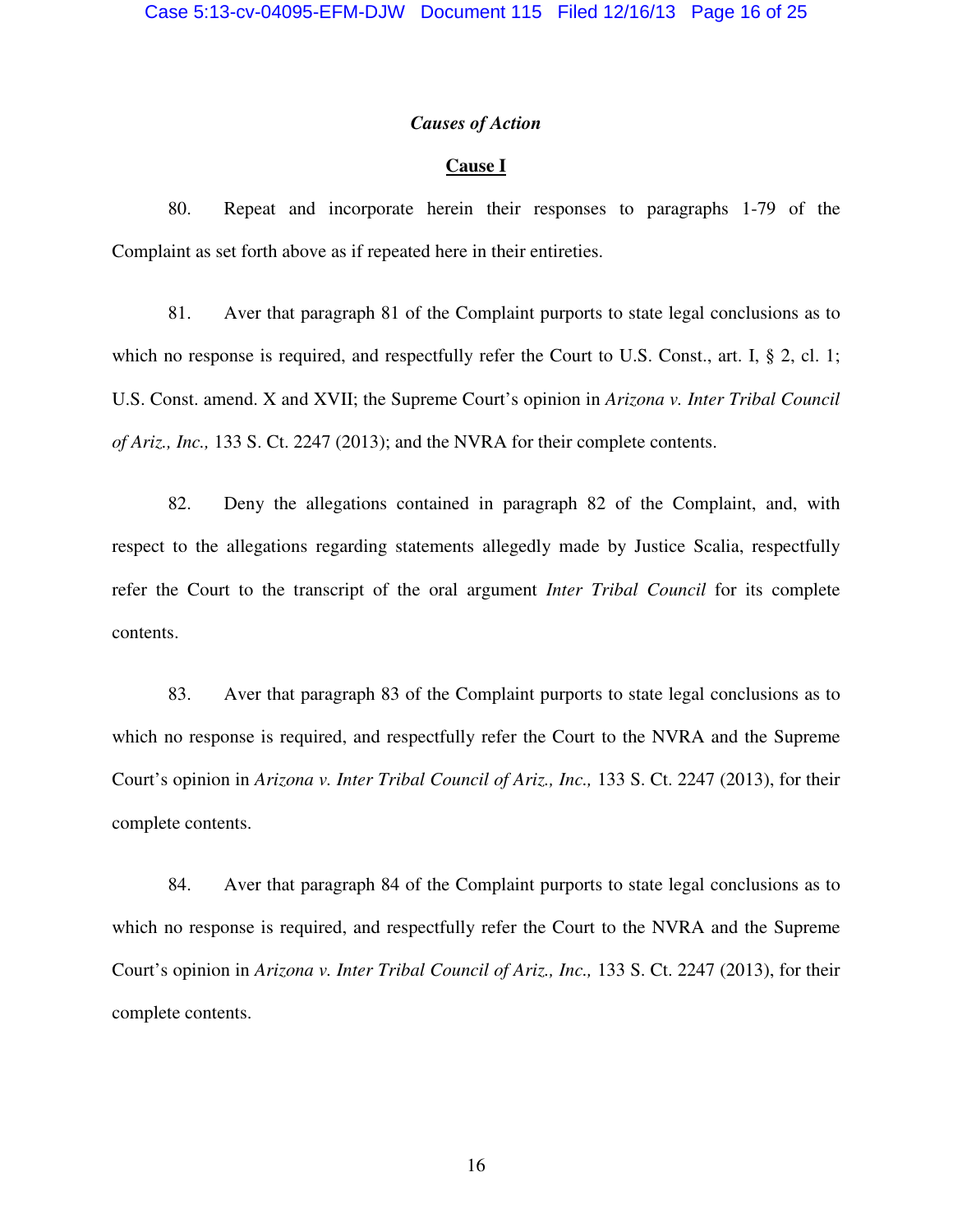#### Case 5:13-cv-04095-EFM-DJW Document 115 Filed 12/16/13 Page 17 of 25

85. Aver that paragraph 85 of the Complaint purports to state legal conclusions as to which no response is required, and respectfully refer the Court to the APA for its complete contents.

86. Aver that paragraph 86 of the Complaint purports to state legal conclusions as to which no response is required, and respectfully refer the Court to the APA for its complete contents.

87. Aver that paragraph 87 of the Complaint purports to state legal conclusions as to which no response is required, and respectfully refer the Court to the APA for its complete contents.

88. Aver that paragraph 88 of the Complaint purports to state legal conclusions as to which no response is required.

89. Aver that paragraph 89 of the Complaint purports to state legal conclusions as to which no response is required.

90. Aver that paragraph 90 of the Complaint purports to state legal conclusions as to which no response is required.

## **Cause II**

91. Repeat and incorporate herein their responses to paragraphs 1-90 of the Complaint as set forth above as if repeated here in their entireties.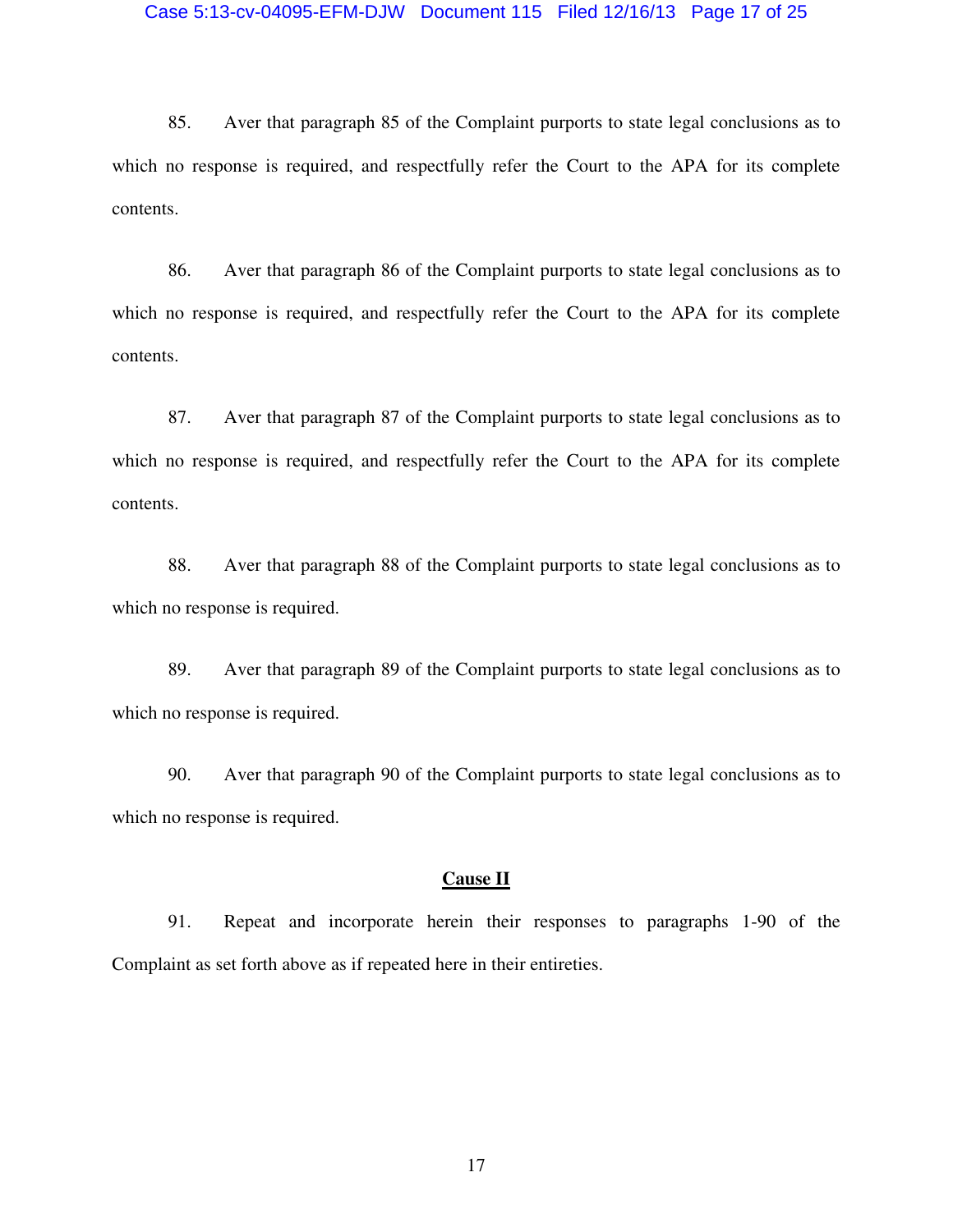#### Case 5:13-cv-04095-EFM-DJW Document 115 Filed 12/16/13 Page 18 of 25

92. Aver that paragraph 92 of the Complaint purports to state legal conclusions as to which no response is required, and respectfully refer the Court to the APA for its complete contents.

93. Aver that paragraph 93 of the Complaint purports to state legal conclusions as to which no response is required, and respectfully refer the Court to the APA for its complete contents.

94. Aver that paragraph 94 of the Complaint purports to state legal conclusions as to which no response is required.

95. Aver that paragraph 95 of the Complaint purports to state legal conclusions as to which no response is required, and respectfully refer the Court to U.S. Const. art. I, § 2, cl. 1 and U.S. Const. amend. X and XVII for their complete contents.

96. Aver that paragraph 96 of the Complaint purports to state legal conclusions as to which no response is required, and respectfully refer the Court to U.S. Const. art. I, § 2, cl. 1; U.S. Const. amend. X and XVII; and the Supreme Court's opinion in *Arizona v. Inter Tribal Council of Ariz., Inc.,* 133 S. Ct. 2247 (2013), for their complete contents.

97. Aver that paragraph 97 of the Complaint purports to state legal conclusions as to which no response is required, and respectfully refer the Court to the transcript of the oral argument *Inter Tribal Council* for its complete contents.

98. Aver that paragraph 98 of the Complaint purports to state legal conclusions as to which no response is required, and respectfully refer the Court to the NVRA and the Supreme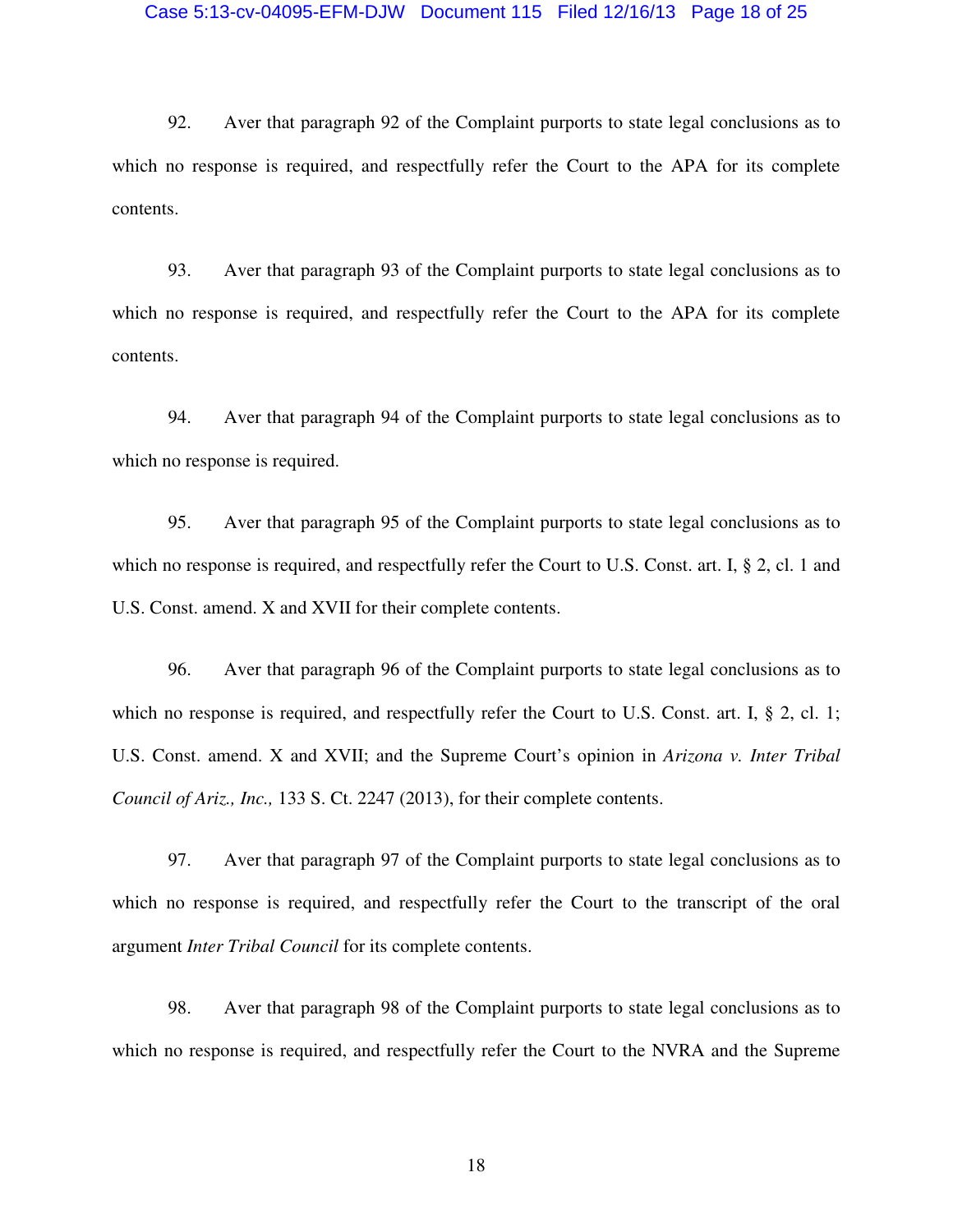#### Case 5:13-cv-04095-EFM-DJW Document 115 Filed 12/16/13 Page 19 of 25

Court's opinion in *Arizona v. Inter Tribal Council of Ariz., Inc.,* 133 S. Ct. 2247 (2013), for their complete contents.

99. Aver that paragraph 99 of the Complaint purports to state legal conclusions as to which no response is required.

## **Cause III**

100. Repeat and incorporate herein their responses to paragraphs 1-99 of the Complaint as set forth above as if repeated here in their entireties.

101. Aver that paragraph 101 of the Complaint purports to state legal conclusions as to which no response is required, and respectfully refer the Court to the APA for its complete contents.

102. Aver that paragraph 102 of the Complaint purports to state legal conclusions as to which no response is required, and respectfully refer the Court to the APA for its complete contents.

103. Aver that paragraph 103 of the Complaint purports to state legal conclusions as to which no response is required.

104. Aver that paragraph 104 of the Complaint purports to state legal conclusions as to which no response is required.

105. Aver that paragraph 105 of the Complaint purports to state legal conclusions as to which no response is required.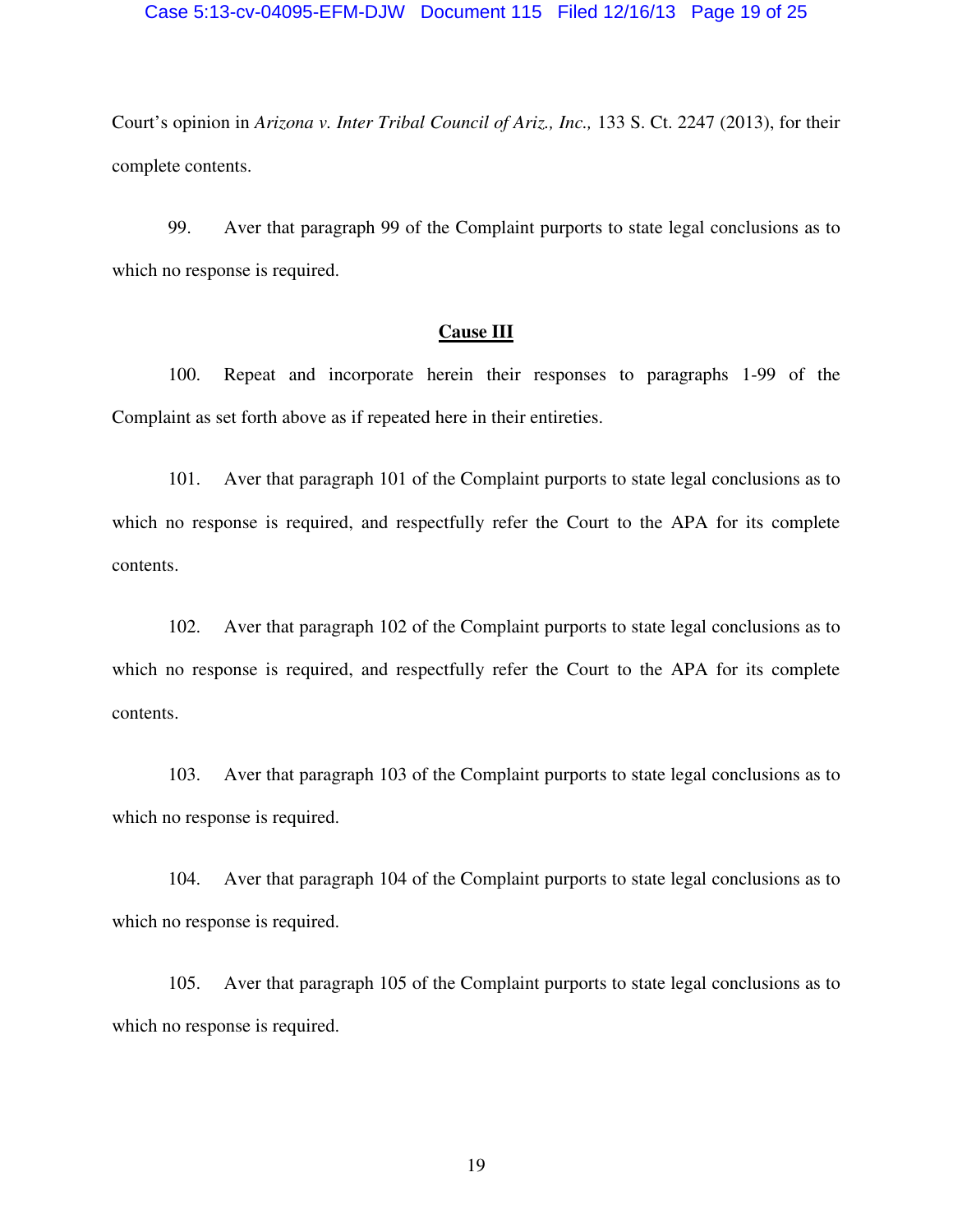#### Case 5:13-cv-04095-EFM-DJW Document 115 Filed 12/16/13 Page 20 of 25

106. Aver that paragraph 106 of the Complaint purports to state legal conclusions as to which no response is required.

107. Aver that paragraph 107 of the Complaint purports to state legal conclusions as to which no response is required, and respectfully refer the Court to the Supreme Court's opinion in *Arizona v. Inter Tribal Council of Ariz., Inc.,* 133 S. Ct. 2247 (2013), for its complete contents.

108. Aver that paragraph 108 of the Complaint purports to state legal conclusions as to which no response is required.

## **Cause IV**

109. Repeat and incorporate herein their responses to paragraphs 1-108 of the Complaint as set forth above as if repeated here in their entireties.

110. Aver that paragraph 110 of the Complaint purports to state legal conclusions as to which no response is required, and respectfully refer the Court to the APA for its complete contents.

111. Aver that paragraph 111 of the Complaint purports to state legal conclusions as to which no response is required, and respectfully refer the Court to the NVRA and the Supreme Court's opinion in *Arizona v. Inter Tribal Council Inter Tribal Council of Ariz., Inc., 133 S. Ct.* 2247 (2013), for their complete contents.

112. Aver that paragraph 112 of the Complaint purports to state legal conclusions as to which no response is required.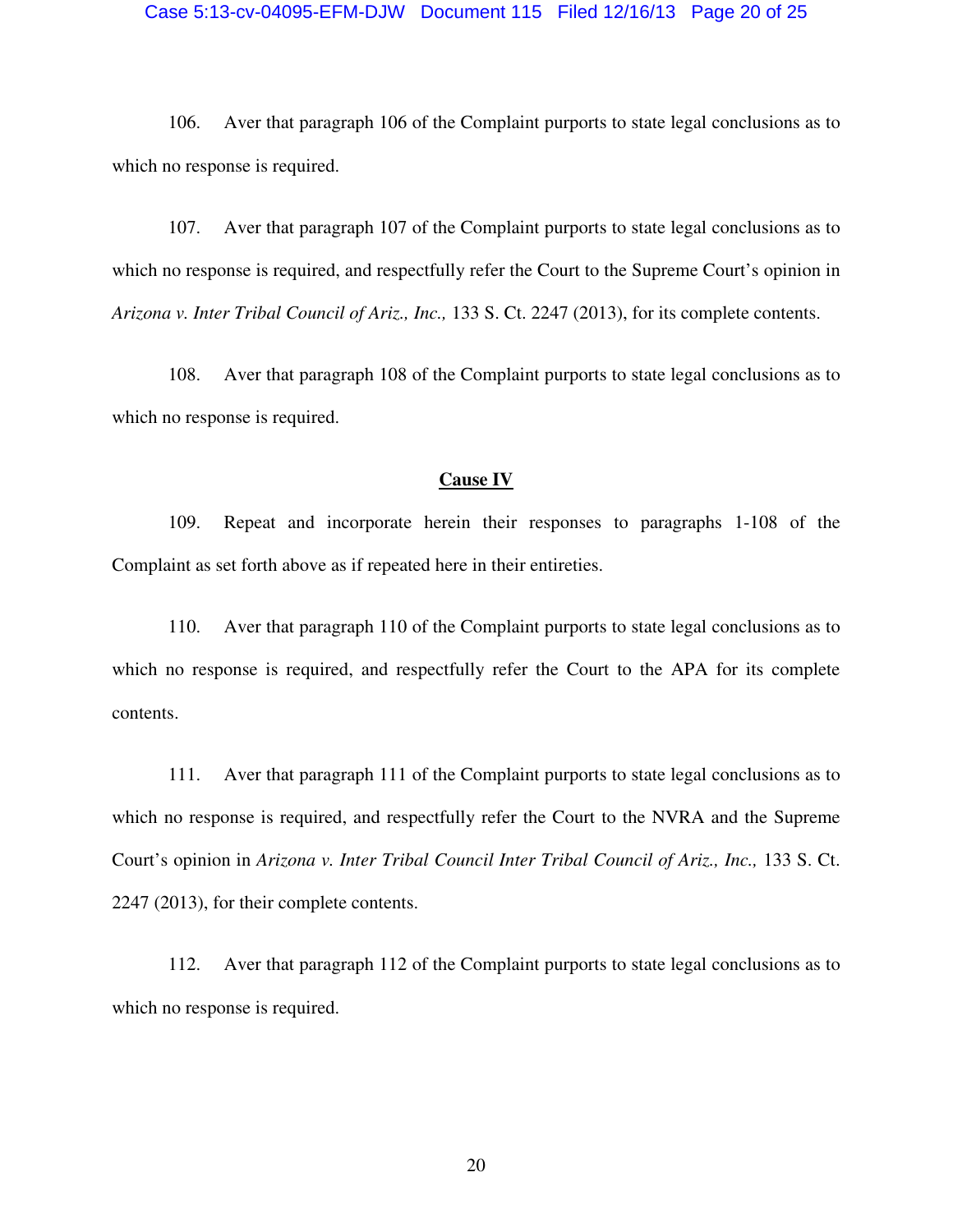#### Case 5:13-cv-04095-EFM-DJW Document 115 Filed 12/16/13 Page 21 of 25

113. Aver that paragraph 113 of the Complaint purports to state legal conclusions as to which no response is required.

114. Aver that paragraph 114 of the Complaint purports to state legal conclusions as to which no response is required.

## **Cause V**

115. Repeat and incorporate herein their responses to paragraphs 1-114 of the Complaint as set forth above as if repeated here in their entireties.

116. Aver that paragraph 116 of the Complaint purports to state legal conclusions as to which no response is required.

117. Aver that paragraph 117 of the Complaint purports to state legal conclusions as to which no response is required, and respectfully refer the Court to U.S. Const. amend. X for its complete contents.

118. Aver that paragraph 118 of the Complaint purports to state legal conclusions as to which no response is required.

119. Aver that paragraph 119 of the Complaint purports to state legal conclusions as to which no response is required.

120. Aver that paragraph 120 of the Complaint purports to state legal conclusions as to which no response is required, and respectfully refer the Court to U.S. Const. art. I, § 2, cl. 1; U.S. Const. amend X and XVII; the Supreme Court's opinion in *Arizona v. Inter Tribal Council of Ariz., Inc.,* 133 S. Ct. 2247 (2013); and the NVRA for their complete contents.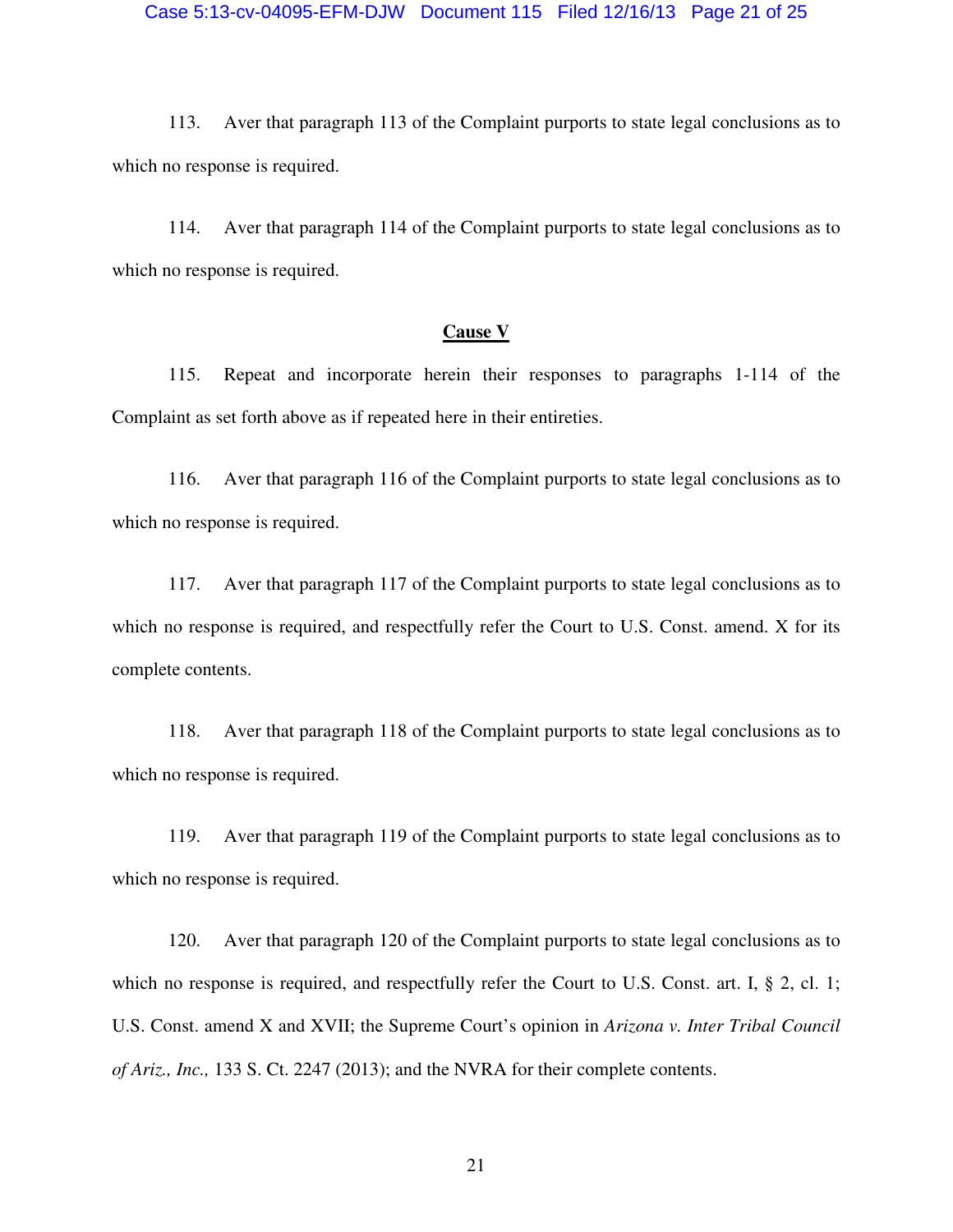#### Case 5:13-cv-04095-EFM-DJW Document 115 Filed 12/16/13 Page 22 of 25

121. Aver that paragraph 121 of the Complaint purports to state legal conclusions as to which no response is required, and respectfully refer the Court to the Supreme Court's opinion in *Arizona v. Inter Tribal Council of Ariz., Inc.,* 133 S. Ct. 2247 (2013) and the U.S. Constitution, for their complete contents.

122. Aver that paragraph 122 of the Complaint purports to state legal conclusions as to which no response is required, and respectfully refer the Court to the Supreme Court's opinion in *Arizona v. Inter Tribal Council of Ariz., Inc.,* 133 S. Ct. 2247 (2013), for its complete contents.

123. Aver that paragraph 123 of the Complaint purports to state legal conclusions as to which no response is required, and respectfully refer the Court to the NVRA and the Supreme Court's opinion in *Arizona v. Inter Tribal Council of Ariz., Inc.,* 133 S. Ct. 2247 (2013), for their complete contents.

124. Aver that paragraph 124 of the Complaint purports to state legal conclusions as to which no response is required.

125. Aver that paragraph 125 of the Complaint purports to state legal conclusions as to which no response is required.

126. Aver that paragraph 126 of the Complaint purports to state legal conclusions as to which no response is required.

127. Aver that paragraph 127 of the Complaint purports to state legal conclusions as to which no response is required.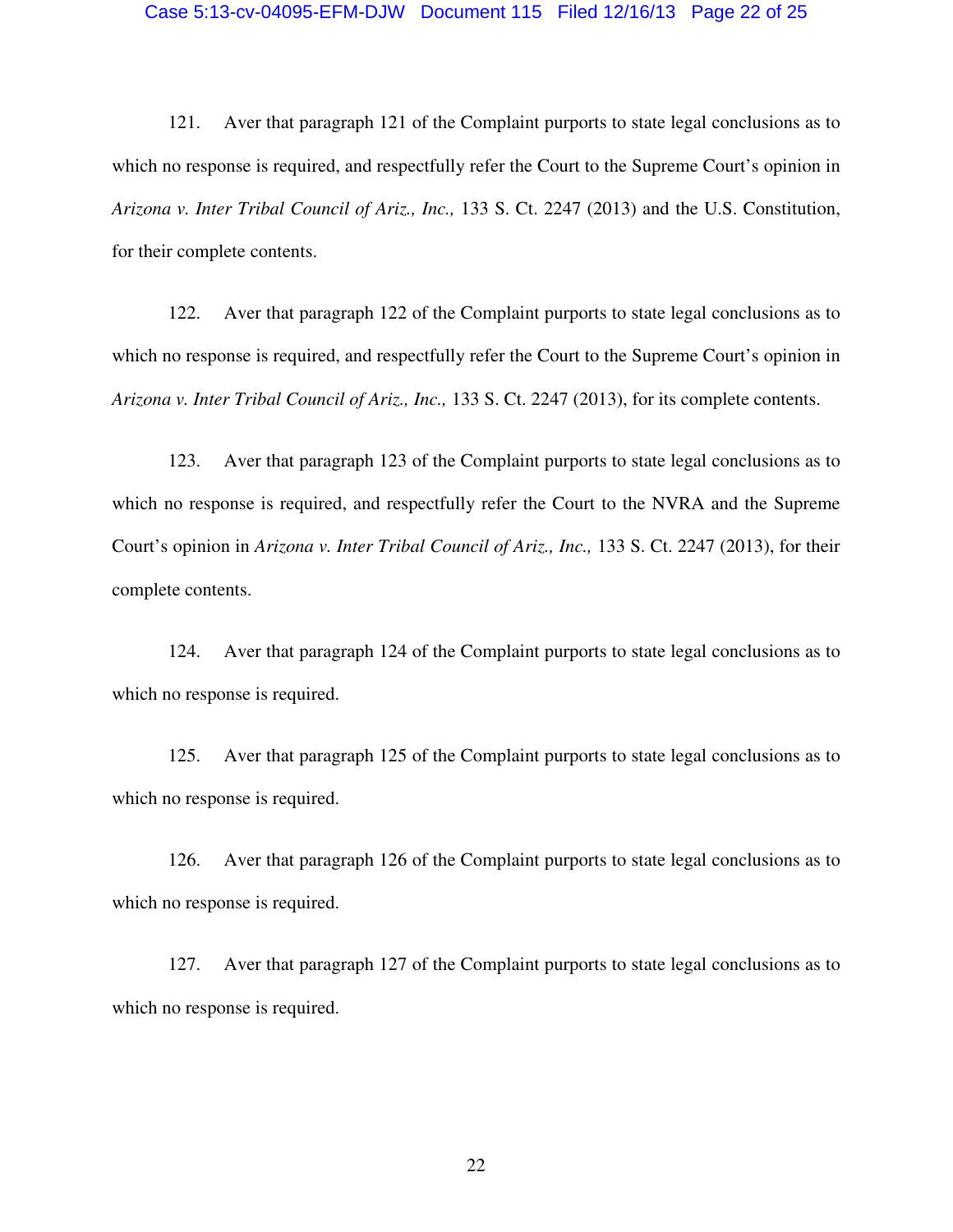128. Aver that paragraph 128 of the Complaint purports to state legal conclusions as to which no response is required.

129. Any allegation not specifically admitted herein is denied.

# **AFFIRMATIVE DEFENSES**

1. The Complaint fails to state a claim upon which relief may be granted.

2. Plaintiffs' claims are barred because Arizona and Kansas waived their right to oppose the Federal Form after a notice and comment rulemaking.

3. Plaintiffs' claims are barred, in whole or in part, by the Supremacy Clause of the United States Constitution, article VI, § 2 and/or the Elections Clause of the United States Constitution, article I, § 4, because those claims are preempted and/or precluded by the National Voter Registration Act of 1993, 42 U.S.C. 1973gg, *et seq.*

4. Plaintiffs' claims are barred, in whole or in part, by the Supremacy Clause of the United States Constitution, article VI, § 2 and/or the Elections Clause of the United States Constitution, article I, § 4, because those claims are preempted and/or precluded by federal law, including, but not limited to, the Election Assistance Commission's duly adopted regulations and policies and the Help America Vote Act of 2002, 42 U.S.C. § 15301, *et seq.*

5. Plaintiffs' claims are barred, in whole or in part, because they violate the First Amendment to the United States Constitution, which protect the rights to freedom of speech, to petition the government, and to freedom of association.

6. Plaintiffs' claims are barred by the Equal Protection Clause and Due Process Clause of the Fourteenth Amendment to the United States Constitution because their claims impermissibly burden the fundamental right to vote.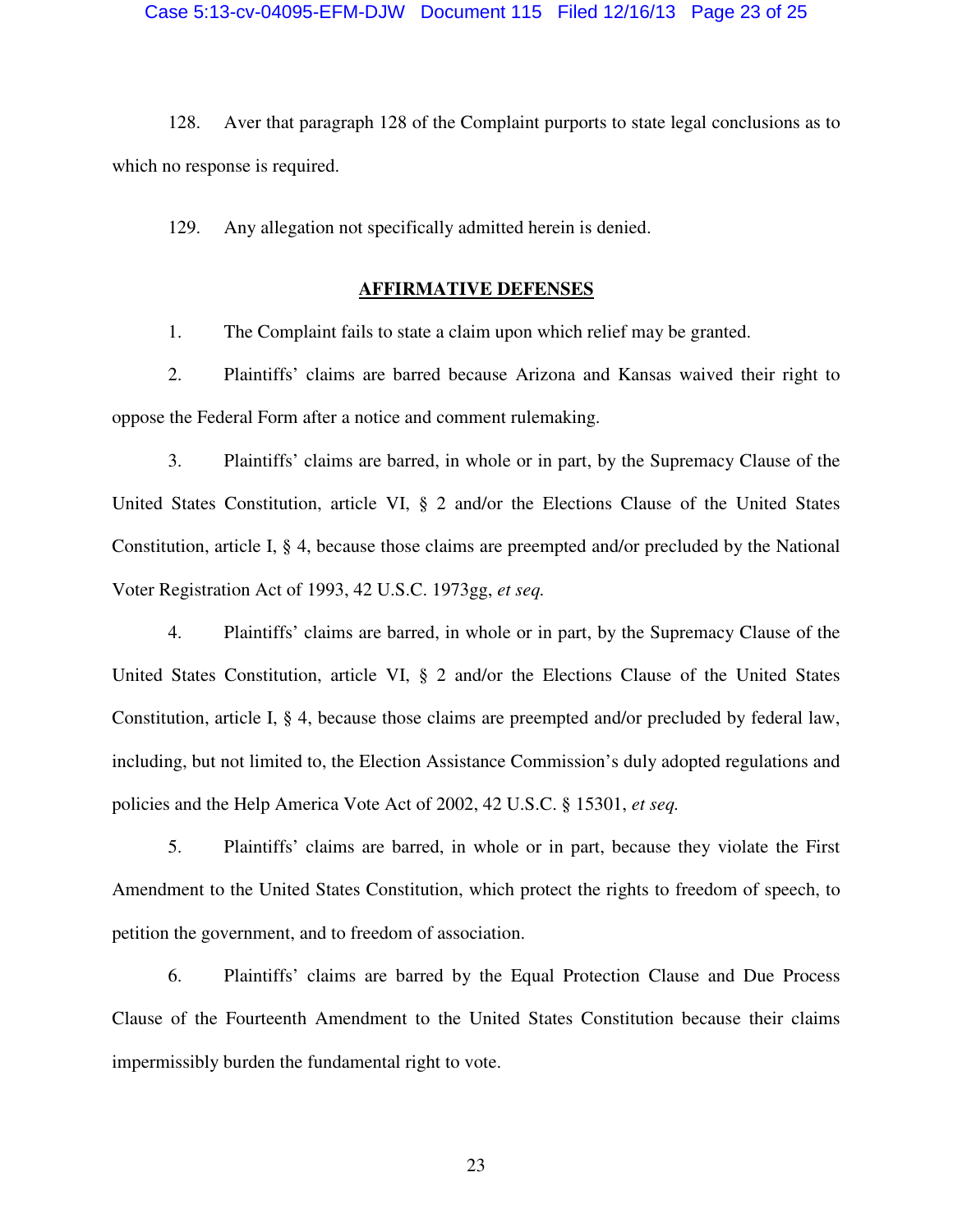# Case 5:13-cv-04095-EFM-DJW Document 115 Filed 12/16/13 Page 24 of 25

7. Intervenors hereby give notice that they may rely upon any other defense that may become available, including any affirmative defenses asserted or to be asserted by other Defendants or intervenors in this action, and hereby reserve their right to amend their Answer to assert any such defense.

WHEREFORE, Intervenors pray:

A. That the Complaint be dismissed in its entirety;

B. That the relief sought in the Complaint be denied;

C. That judgment be awarded in favor of Intervenors and Defendants and against Plaintiffs on each and every cause and claim set forth in the Complaint;

D. That Intervenors be awarded their reasonable attorneys' fees and costs in connection with their defense of this action; and

E. For such other relief as the Court may deem just and proper.

Respectfully Submitted,

/s/David G. Seely David G. Seely, No. 11397 Fleeson, Gooing, Coulson & Kitch L.L.C. 1900 Epic Center, 301 N. Main Wichita, KS 67202 Phone: 316-267-7361 Fax: 316-267-1754 Email: dseely@fleeson.com

Wendy R. Weiser (*pro hac vice*) Director, Democracy Program Tomas Lopez (*pro hac vice*) Jonathan Brater (*pro hac vice*) Brennan Center for Justice at NYU School of Law 161 Avenue of the Americas, 12th Floor New York, NY 10013